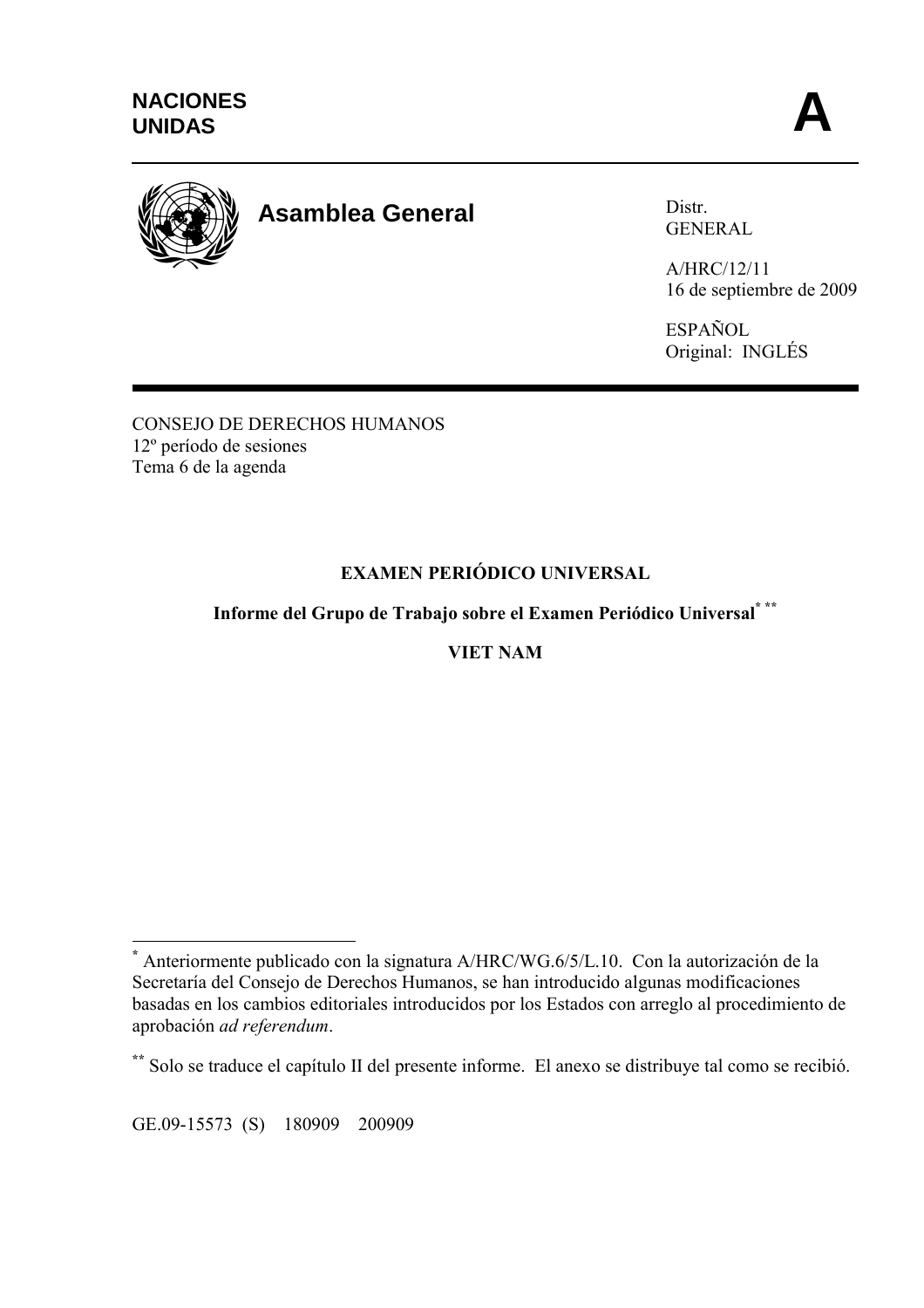## **ÍNDICE**

|    |                                                                            | Párrafos                | Página        |
|----|----------------------------------------------------------------------------|-------------------------|---------------|
|    |                                                                            | $1 -$<br>$\overline{4}$ | $\mathcal{E}$ |
|    | SUMMARY OF THE PROCEEDINGS OF THE REVIEW                                   | $5 - 98$                | $\mathcal{E}$ |
|    |                                                                            | $5 - 26$                | 3             |
|    | Interactive dialogue and responses by the State under review<br><b>B</b> . | $27 - 98$               | 7             |
| H. |                                                                            | $99 - 103$              | 20            |
|    |                                                                            |                         | 29            |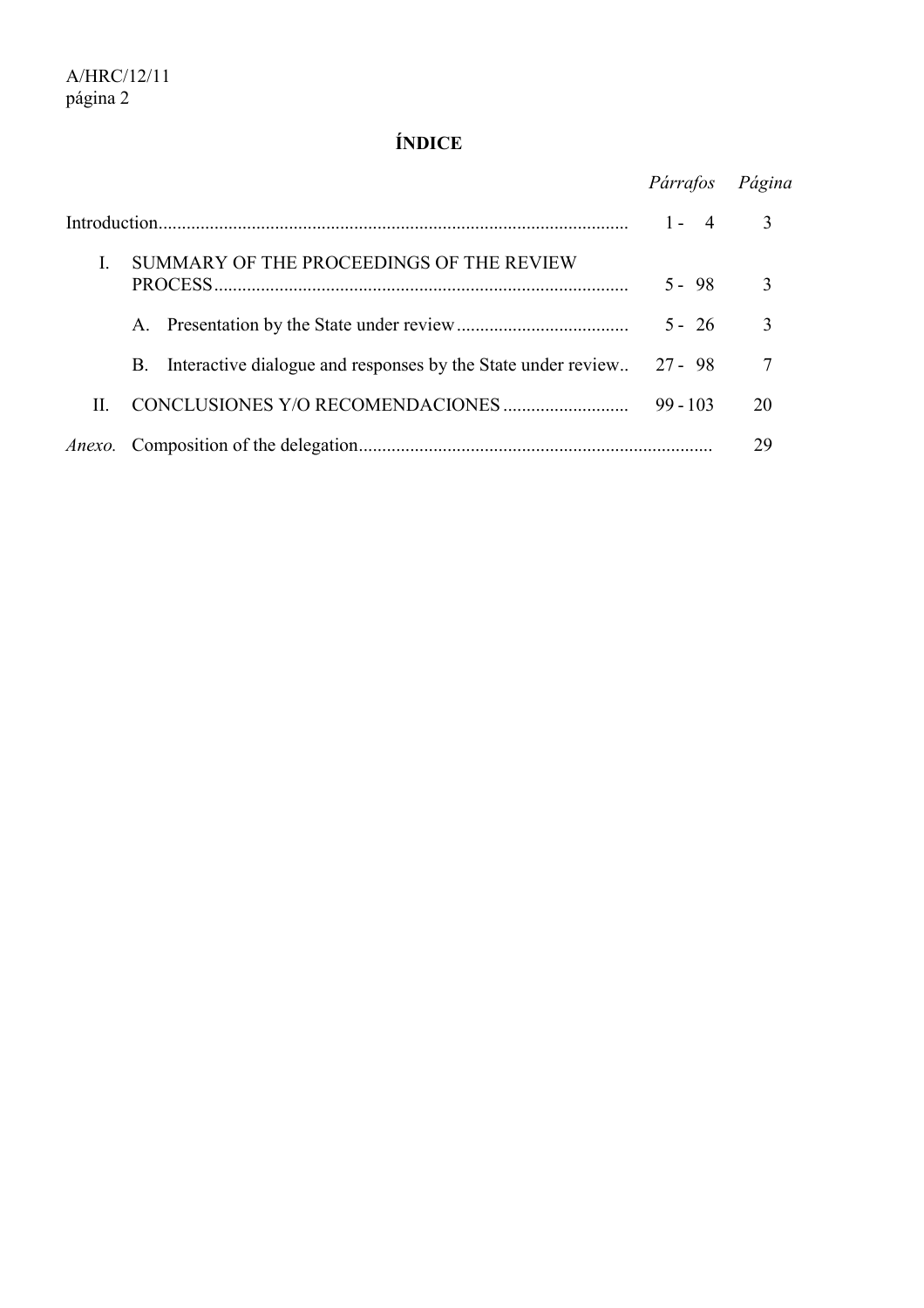#### **Introduction**

1. The Working Group on the Universal Periodic Review (UPR), established in accordance with Human Rights Council resolution 5/1 of 18 June 2007, held its fifth session from 4 to 15 May 2009. The review of Viet Nam was held at the 10th meeting on 8 May 2009. The delegation of Viet Nam was headed by H.E.. Pham Binh Minh, First Vice-Minister of Foreign Affairs. At its meeting held on 12 May 2009, the Working Group adopted the present report on Viet Nam.

2. On 8 September 2008, the Human Rights Council selected the following group of rapporteurs (troika) to facilitate the review of Viet Nam: Burkina Faso, Canada and Japan.

3. In accordance with paragraph 15 of the annex to resolution 5/1, the following documents were issued for the review of Viet Nam:

 (a) A national report submitted in accordance with paragraph 15 (a) (A/HRC/WG.6/5/VNM/1);

 (b) A compilation prepared by the Office of the High Commissioner for Human Rights (OHCHR) in accordance with paragraph 15 (b) (A/HRC/WG.6/5/VNM/2);

 (c) A summary prepared by OHCHR in accordance with paragraph 15 (c) (A/HRC/WG.6/5/VNM/3).

4. A list of questions prepared in advance by Argentina, Canada, the Czech Republic, Denmark, Hungary, Latvia, Norway, Sweden, the Netherlands and the United Kingdom of Great Britain and Northern Ireland was transmitted to Viet Nam through the troika. These questions are available on the extranet of the UPR.

#### **I. SUMMARY OF THE PROCEEDINGS OF THE REVIEW PROCESS**

#### **A. Presentation by the State under review**

5. H.E. Pham Binh Minh, First Vice-Minister for Foreign Affairs, stated that Viet Nam attaches importance to the UPR national report, regarding it as a United Nations member's obligation and an opportunity for comprehensive and participatory review of its human rights achievements and future measures. A special task force composed of members from more than 20 national legislative, judiciary and administrative departments was established. To make the report was as comprehensive, objective and authoritative as possible, consultations were held with dozen of NGOs and academic institutions. Viet Nam has also learnt from international experience and received cooperation from international partners in many ways. The UPR report and nearly 100 pages of annexes provide detailed information on the human rights implementation.

6. Viet Nam pursues a consistent policy of respecting and ensuring human rights as enshrined in its Constitution. This policy stems from the recognition that human rights are the universal values of mankind, including the right to national self-determination which is upheld in today's core human rights conventions.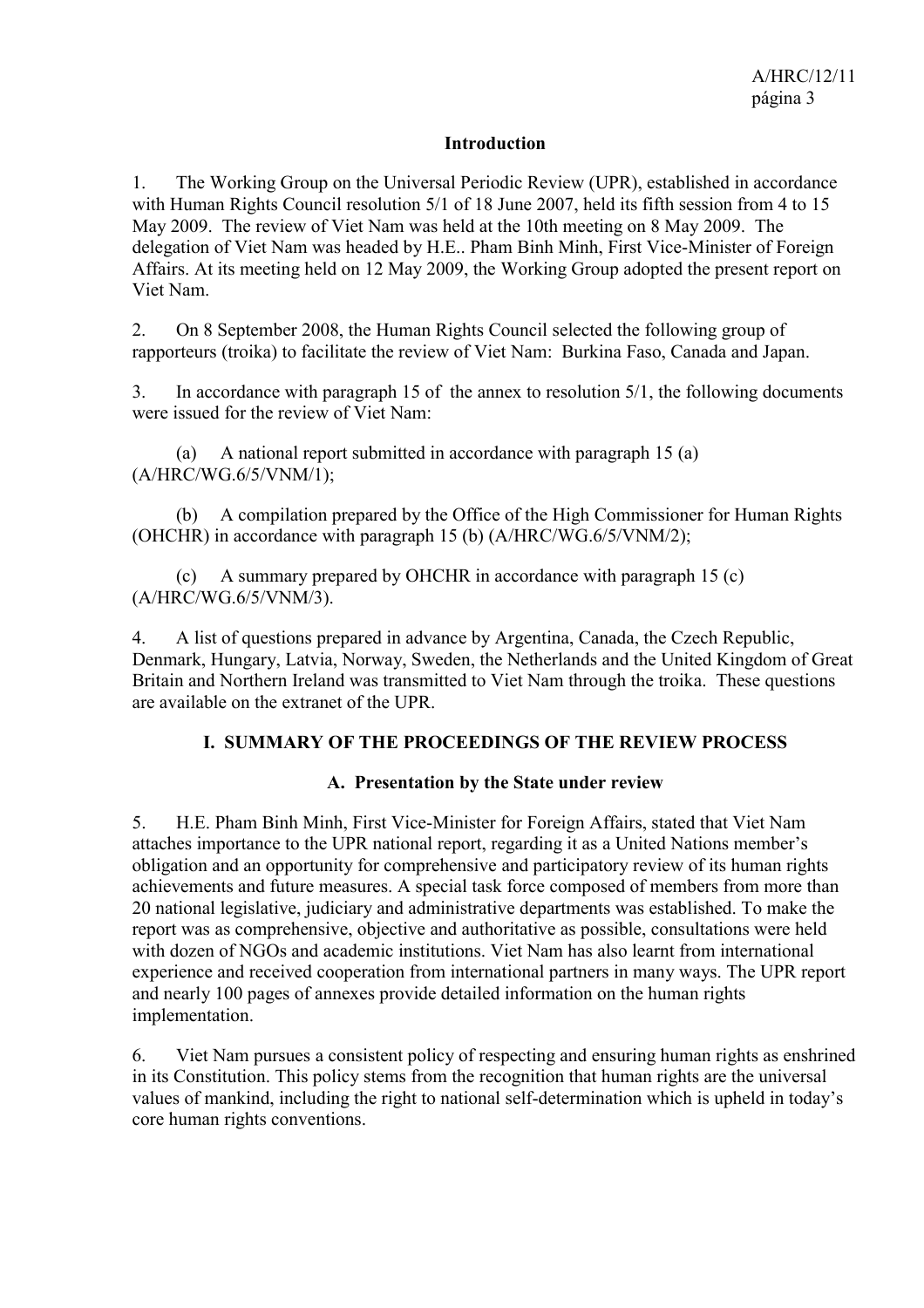## A/HRC/12/11 página 4

7. The policy is also rooted in Viet Nam's thousands of years of history and culture. Fiftyfour ethnic groups have been living together in peace on the Vietnamese soil without any ethnic conflict. The Vietnamese people love peace and humane values while staying open to diversity and outside values, including the major religions like Buddhism and Christianity that have come to thrive in Viet Nam since very early. The will of Viet Nam also represents the aspirations of the Vietnamese people throughout the colonial rule that deprived them of the most fundamental freedoms and the war of national defence following Viet Nam's regained independence in 1945.

8. The people's support stands behind the success of the independent Viet Nam in overcoming enormous ordeals and hardships and in leading the comprehensive renewal process recognized by the international community. This support indeed demonstrates the enjoyment by the people of their human rights.

9. Viet Nam attaches great importance to building a comprehensive legal system to guarantee and promote human rights. About 13,000 laws and by-laws have been enacted or revised since 1986. Draft laws and ordinances of the National Assembly are subjected to people's comments via the mass media. The Constitution and legal normative documents stipulate the rights and measures to guarantee civil and political human rights in Viet Nam in conformity with international treaties. Viet Nam's efforts in this regard have been commended by the United Nations and international partners.

10. The monitoring and supervising system and the law enforcement system in Viet Nam, which are constantly reformed in accordance with the principle of a State ruled by law, encompass all State agencies and various organizations and people's participation. The National Assembly supervises all activities of the State. All its Q&A sessions with Government members are broadcast live.

11. The Master Plan on Administrative Reform 2001 – 2010 is aimed at making the administrative system cleaner, stronger, more democratic, professional, modern and effective in the people's interest. All Government agencies have their own inspecting mechanism in their respective areas of responsibility. The judicial system serves as the means for protection of justice and human rights, for enforcement of the law and the fight against crimes and law violations.

12. Various organizations, the mass media and citizens' indirect and direct participation through their representative bodies or legal mechanisms are important components of the machinery of human rights protection. The people take voluntary and active part in running for election, nominating and voting representatives from different social strata into the governing bodies at all levels. Many raise their concerns and questions to their representatives related to the functioning of the State agencies. Q&A sessions of the National Assembly are closely watched by the people. Viet Nam has about 380 nationwide mass associations and numerous associations at the local and grassroots levels. There are 18 nationwide sectoral trade unions and 6,020 local trade unions. Some 600 foreign NGOs operate in Viet Nam.

13. The mass media have been growing rapidly in diverse forms and with rich content, becoming important forums for the people and contributing actively to the process of renewal, the fight against corruption and other vices. The number of print press agencies and publications now reach 700 and 850 respectively, tripling the 1990 figure. Over 15,000 licensed journalists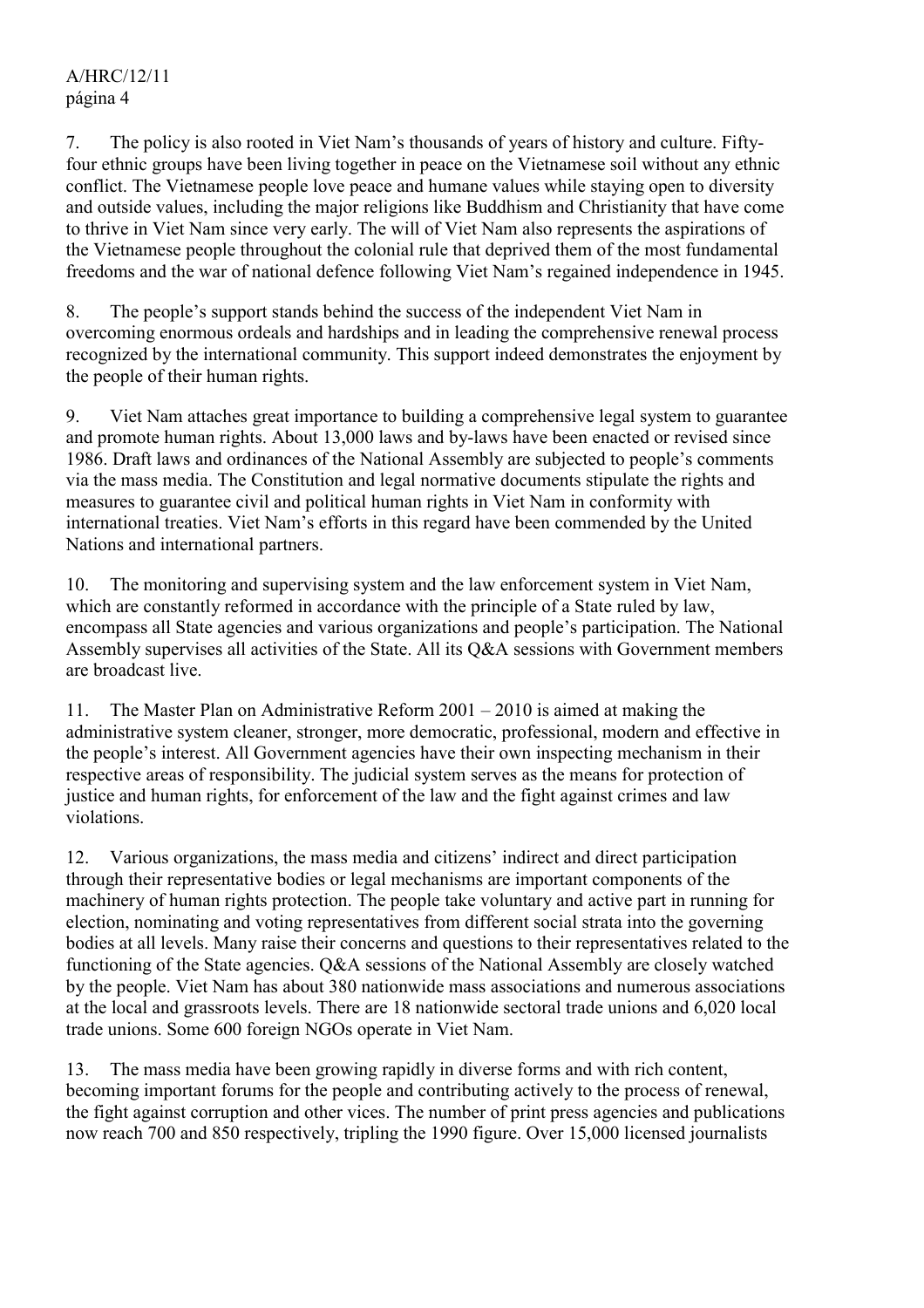are working in Viet Nam. Regular Internet users account for nearly 24 per cent of the population, which is higher than the Asian average of 18 per cent. Presently 95 per cent communes of extreme difficulties have radio stations, including those broadcasting in ethnic minority languages. According to a recent ITU report, Viet Nam was among the top 10 countries in 2002- 2007 in terms of the growth rate of IT coverage, usage and skills.

14. Religious and belief activities are now a vibrant social feature. There are over 20 million followers of different religions. Over 80 per cent of the population has a belief. The United Nations Day of Vesak was organized in Hanoi in 2008 with the participation of Buddhists and dignitaries from 74 countries and territories. Viet Nam will host the World Buddhist Summit in 2010. A Holy See delegation comes to Viet Nam annually to exchange views on religious issues of mutual interest and acknowledges positive developments in the life of catholic community.

15. Members of ethnic minorities participate in an increasingly equal manner in the country's socio-political life. The twelfth National Assembly (2007-2011) includes 87 deputies of ethnic minorities, accounting for nearly 18 per cent of all deputies. Ethnic minority members are present in the People's Council at provincial, district and communal levels and assume high positions, including the highest portfolio, in State agencies and varied organizations.

16. Viet Nam has attained significant achievements in promoting women's rights as measured by CEDAW indicators. It has been rated by the World Bank and Asian Development Bank as the Asian country most rapidly narrowing the gender gap in the past 20 years. Vulnerable groups, such as children and people with disabilities, receive special attention from the State, society and family. Children and people with disabilities have been able to enjoy better care and protection in various fields and to express views on issues of interest to them in line with CRC and CPD. Viet Nam was the second country in the world and the first in Asia to sign CRC and it signed CRPD.

17. Protection and promotion of economic, social and cultural rights in Viet Nam have made significant progress. Efforts to deal with social problems have brought about tangible, positive changes. People's cultural life is advanced. After 20 years of renewal, per capita income has increased five-fold and the percentage of households living under the national poverty line decreased from about 60 per cent to 13 per cent. Viet Nam has been recognized by the United Nations and many development partners as one of the countries with the most impressive achievements in poverty reduction. As reported by the United Nations, Viet Nam had attained or surpassed many of the MDGs and was capable of attaining them all by 2015.

18. The percentage of poor ethnic minority households has been reduced by 3 to 5 per cent per year; 90 to 95 per cent of school-age children are enrolled and all districts have secondary schools. Thirty ethnic minority groups have their own languages and scripts and ethnic minority languages are used in primary and secondary-level textbooks and television and radio programmes for ethnic minorities.

19. The UPR report of Viet Nam has described in detail lessons drawn from achievements in protecting and promoting human rights. These include placement of the human being at the centre of development, the close relationship between protection of human rights and national independence and sovereignty, the importance of maintaining political stability, promoting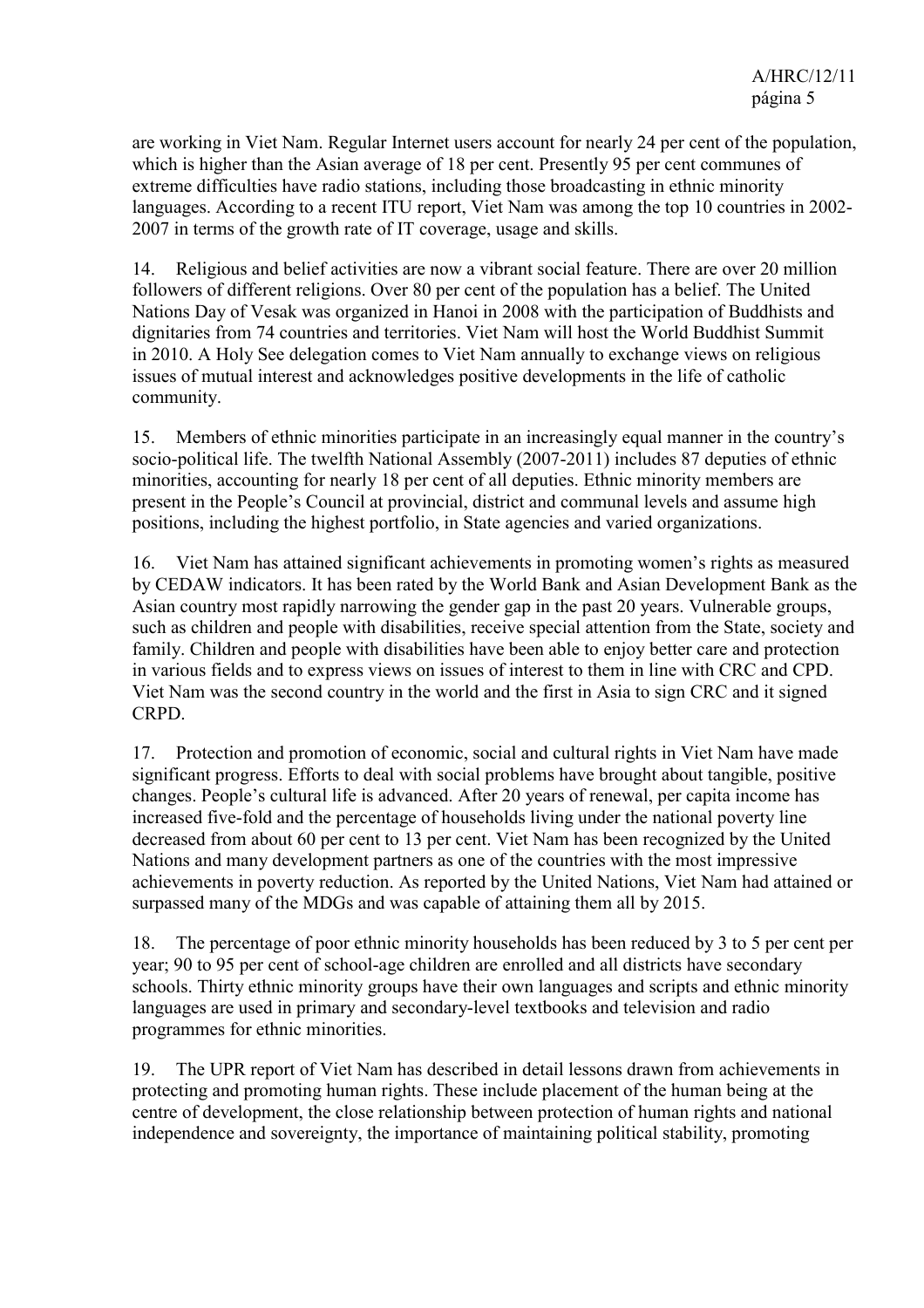economic development in parallel with expanding social welfare, and enhancing the people's awareness of and capacity to exercise their rights.

20. These accomplishments also derive from Viet Nam's foreign policy of openness and increasingly active participation in regional and international human rights mechanisms and activities, including those of the General Assembly, the Human Rights Council and the Asia-Europe Meeting. Viet Nam is now working with other countries in the region to establish a human rights body of the Association of Southeast Asian Nations (ASEAN). Viet Nam also has technical cooperation and human rights dialogues with Australia, Norway, Switzerland, the United States, the European Union and other countries and international organizations.

21. A number of special rapporteurs have visited Viet Nam and the Government has recently extended invitations to five other special procedures to visit.

22. Viet Nam is conscious of the shortcomings and difficulties and challenges to be addressed. The legal system of Viet Nam still lacks coherence while remaining overlapped and even contradictory in some areas. The development of the legal system has not matched the changes in life, leading to misinterpretation and difficulties in enforcement, affecting efforts to ensure constitutionality, feasibility and transparency. The effectiveness of information provision, education and awareness enhancement in relation to the law remains limited. The system of law enforcement needs to be strengthened. A segment of public servants remain unfamiliar with the human rights treaties to which Viet Nam is party and occasionally have insufficient knowledge of government policies and the law.

23. These shortcomings have objective causes, including the fact that Viet Nam remains a poor country that has to cope with the aftermaths of war, for example by supporting the many victims of bombs, mines and Agent Orange/dioxin. The population is scattered throughout the country, including in remote and harsh areas with varying languages, customs and habits. The international environment with major economic upheavals, the outbreak of pandemics, environmental degradation and transnational crimes, is another factor. Viet Nam is still victim of hostile activities like terrorism, sabotage, and attempts to destabilize the country and infringe upon national security and territorial integrity. There are subjective causes, namely the slow pace of change in some policy areas, the poor quality of implementation and the shortcomings of institutional and human capacity.

24. A number of priorities were identified in the UPR national report of Viet Nam: continue to attach importance to poverty reduction, health care, development of the social safety net and human resources, expansion and improvement of the education and training system and effective implementation of the master plan for public administration reform, the strategy for the development of the legal system and the judicial reform strategy; take specific steps to realize these priorities; accede to additional human rights treaties; and strengthen cooperation with regional and international human rights mechanisms.

25. Viet Nam is committed to building a strong country with prosperous people and a just, democratic and advanced society, to protecting and promoting democracy and human rights as both the goal and the driving force of renewal.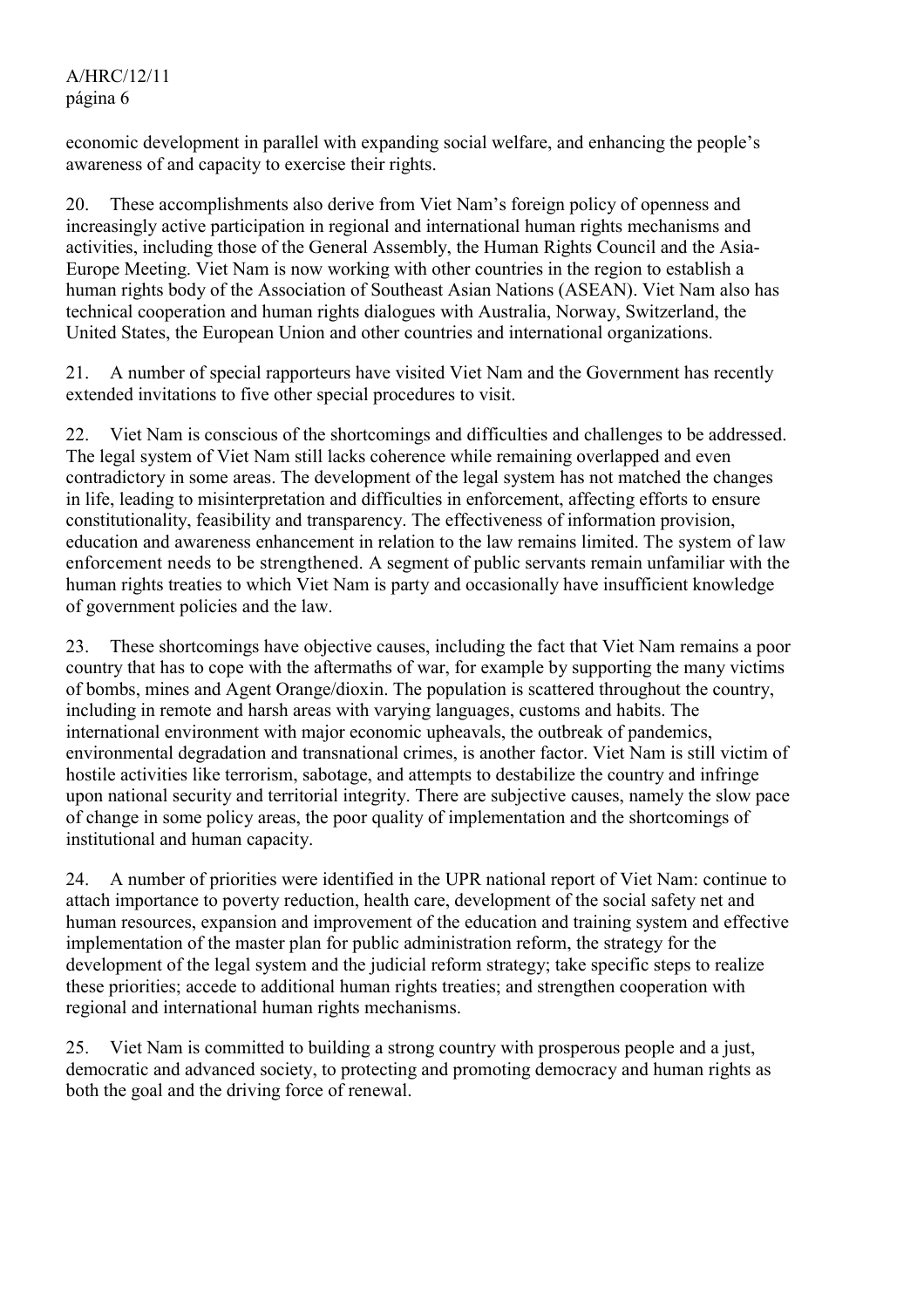26. Viet Nam hopes that the working session will be a manifestation of cooperation and constructive dialogue, in line with the objectives for which the UPR mechanism was created by United Nations member States to achieve.

#### **B. Interactive dialogue and responses by the State under review**

27. During the interactive dialogue, statements were made by 60 delegations. Additional statements by 16 delegations which could not be delivered during the dialogue due to time constraints are posted on the UPR extranet when available.<sup>1</sup> A number of delegations praised the national consultation held for the preparation of the UPR report and the comprehensive presentation. Reference was made to Viet Nam's struggle for national independence in the context of the realization of the right to self-determination. Support was expressed for ongoing reforms in various areas, including the judicial reform with particular reference to the Doi Moi policy. A number of delegations praised Viet Nam's rapid economic growth and social development with particular emphasis on its effective poverty reduction strategies, and it was highlighted that Viet Nam was one of the first countries to fulfill MDG 1 (poverty reduction). Significant achievements in economic, social and cultural rights were highlighted. Viet Nam was praised for its improvements in basic education, the right to health, including reduction of infant mortality, the right to food and the right to education. Positive remarks were made on progress in gender equality, promotion of women's rights and protection of the rights of persons with disabilities. Reference was made to Viet Nam's adherence to a number of international human rights instruments.

28. Noting the commitment to promoting the right to self-determination, Algeria recommended (a) continuing to uphold the promotion of human rights and fundamental freedoms, particularly for the exercise by people under foreign occupation to their right to selfdetermination. Praising the poverty reduction strategy, Algeria recommended (b) continuing to implement the strategy to further lower the rate of poverty, and (c) sharing best practices and experience in this field with interested countries, inter alia by contributing actively to strengthening South-South cooperation in this regard , and (d) continuing to implement creditfor-jobs projects and to promote labour market development. Algeria recommended that Viet Nam (f) give due attention to reconciling the universal values of human rights with its specific circumstances, and (e) continue fulfilling its obligations under the international treaties to which it is a party and consider acceding to CAT.

29. Venezuela noted the great efforts to overcome the devastation suffered in the struggle for national liberation. It appreciated the effective reduction of the poverty rate from 58.1 per cent in the 1990s to 13.8 per cent in 2008. In the framework of the right to development, it recommended that Viet Nam share with other countries its successes and good practices on the guiding principles of solidarity and socialism.

 $\overline{a}$ 

<sup>&</sup>lt;sup>1</sup> Belgium, Congo, Czech Republic, Djibouti, Hungary, Ireland, Latvia, Luxembourg, Mozambique, Nicaragua, Senegal, Slovakia, Slovenia, Spain, United Arab Emirates and Uzbekistan.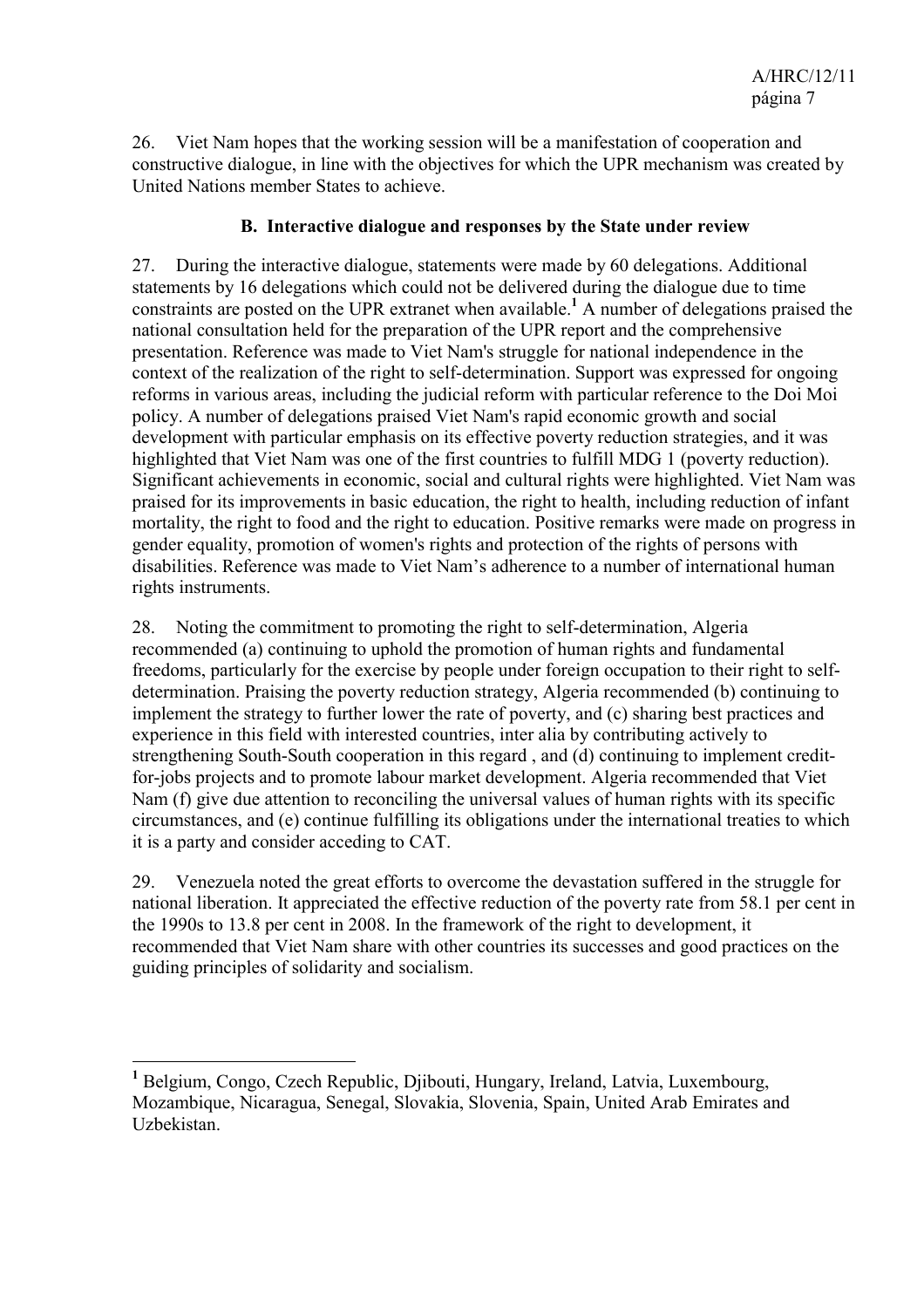30. The Russian Federation welcomed the preparation of the national report through wide consultation and recommended that Viet Nam (a) continue to involve the appropriate political and social organizations in work to encourage and promote human rights. Highlighting support to the poorest including orphans and persons with disabilities, it recommended (b) continuing the very successful and socially oriented economic policy, including by providing drinking water to poor households and special hardship regions, and (c) participating actively in international cooperation to encourage and protect economic social and cultural rights. It urged Viet Nam to (d) share its positive experiences with other countries and, highlighting results achieved in gender equality, to (e) continue efforts to inform the wider society about the laws concerned and the rights of women in general, widely use the mass media to raise awareness of gender equality and publish the appropriate papers and documents in ethnic minority languages.

31. Thailand noted that one of Viet Nam's challenges was to strike the right balance between the imperatives of economic development and the need to enlarge civil liberties. Thailand recommended (a) continuing its poverty reduction efforts as a means of laying the groundwork for the further enhancement of human rights of its people, and (b) providing and expanding human rights education and training for all relevant Government authorities to build capacities of officials and ensure effective implementation of human rights-related laws.

32. The Philippines noted that Viet Nam intends to ratify the Convention against Transnational Organized Crime and the Palermo Protocol. It commended Viet Nam's support for the establishment of the ASEAN human rights body and asked whether Viet Nam had plans to establish an independent national human rights institution. The Philippines recommended (a) sharing experiences in promoting agricultural productivity and sustainability, local development and good governance with other developing countries, (b) further increasing the use of ethnic languages in schools and the mass media, and (c) continuing the programme of building affordable housing for low-income families to promote broader enjoyment of the right to adequate housing by 2020.

33. The Lao People's Democratic Republic underlined that since unification in 1975, after over 30 years of post-war reconstruction, the country had overcome tremendous obstacles and successfully implemented the renovation policy. It recommended that Viet Nam (a) continue to maintain and strengthen its economic, political and social model to guarantee the full participation of the population in public and security affairs; (b) share its experience and best practice, especially in how to achieve the MDGs, with other countries; (c) continue to bring down poverty in urban and rural areas along with the maintenance of peace, stability and the protection of environment to boost up the country's socio-economic development, industrialization and modernization to achieve the MDGs.

34. Cuba referred to the successes of Viet Nam based on a system freely chosen by the people, and the protection of the rights of ethnic minorities. Cuba acknowledged in particular the results achieved in protecting the rights of persons with disabilities, many of whom were direct victims of the unbridled aggression including napalm bombing and use of notorious chemical agents. Cuba recommended the Government to (a) continue with its efforts to promote and protect the rights of persons with disabilities and share its experiences in this regard; (b) continue to take measures to provide education and health care, especially in mountainous areas and to the population of ethnic minorities and with their involvement.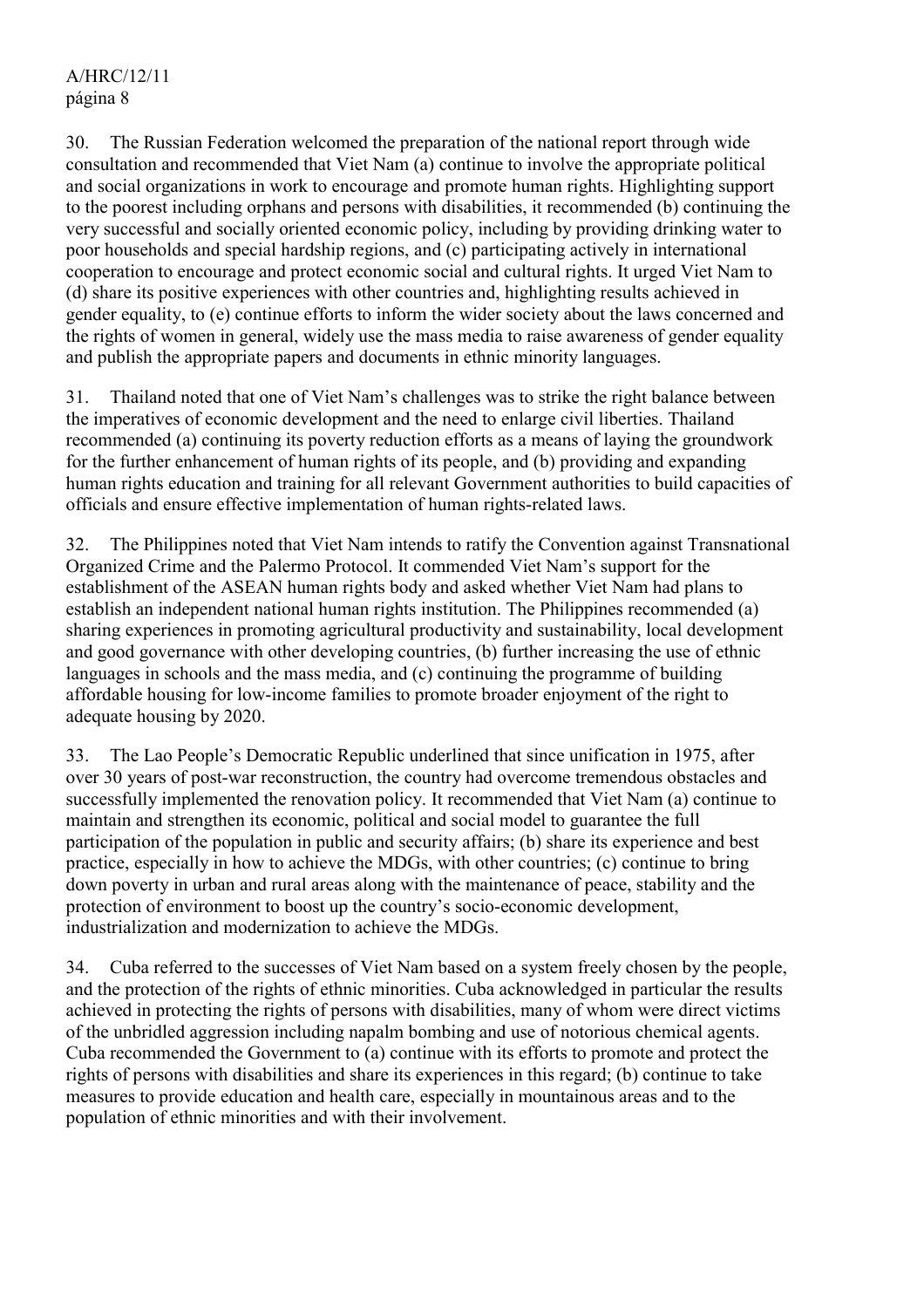35. Canada applauded the positive impact that Viet Nam's economic gains have had on human rights, and welcomed improvements in the areas of equality between men and women, education and religious freedom, including for ethnic minority groups. Canada recommended measures which would contribute to freedom of expression, in particular that Viet Nam (a) increase the independence of media from the State, including by allowing privately-run media; (b) bring its press laws into compliance with article 19 of ICCPR; (c) adopt a whistleblower law so that those who identify corruption are protected from prosecution or harassment; and (d) adopt access-toinformation legislation. Canada noted that laws are sometimes applied to restrict the freedom of association. It recommended that Viet Nam (e) reduce the use of security laws that limit public discussion about multi-party democracy or criticism of the Government, including by bringing security and propaganda laws into compliance with ICCPR; (f) reduce the length of prison sentences for non-violent crimes; (g) register all individuals detained under security laws, and make this information publicly available; (h) provide people detained under security or propaganda laws with fundamental legal safeguards, including representation by legal counsel of their choice throughout the proceedings and a public trial; (i) issue a standing invitation to all special procedures of the Human Rights Council.

36. China noted that Viet Nam encourages balanced development of the economic sectors, gives priority consideration to education, health, infrastructures, human resources, poverty reduction and vulnerable and disadvantaged groups, and has dramatically improved living standards. China recommended that Viet Nam (a) take active measures to close the gap between rich and poor and between the mountainous and urban areas; (b) continue to help ethnic groups to increase awareness of their rights and responsibilities so that they can improve their living conditions and better enjoy their rights.

37. Myanmar noted the discussions about establishing an ASEAN human rights body and Viet Nam's openness in acknowledging its existing human rights challenges. Myanmar recommended further intensifying its engagement with the international community, especially with developing countries to exchange and share its best practices relating to the efforts on strengthening the rule of law and socio-economic development.

38. Indonesia recommended that Viet Nam (a) continue to improve its legal system and give particular attention to its human rights laws and regulations in order to make them more mutually cohesive. It appreciated Viet Nam's commitment to the process of establishing a regional human rights mechanism as mandated by the ASEAN Charter. Indonesia observed that Viet Nam is already party to several core human rights instruments, and recommended that it (b) ratify other core human rights conventions.

39. Singapore noted that Viet Nam has come a long way in rebuilding after decades of war. Concerning poverty eradication, the proportion of people below the national poverty line has been cut from over 60 per cent in 1990 to 13.8 per cent in 2008. Regarding the rights of the child, Viet Nam was the first in Asia and second in the world to sign CRC. Singapore commended Viet Nam's achievements and recommended that it continue to improve in the following areas: poverty eradication, rights of the child, women's rights and rights of persons with disabilities.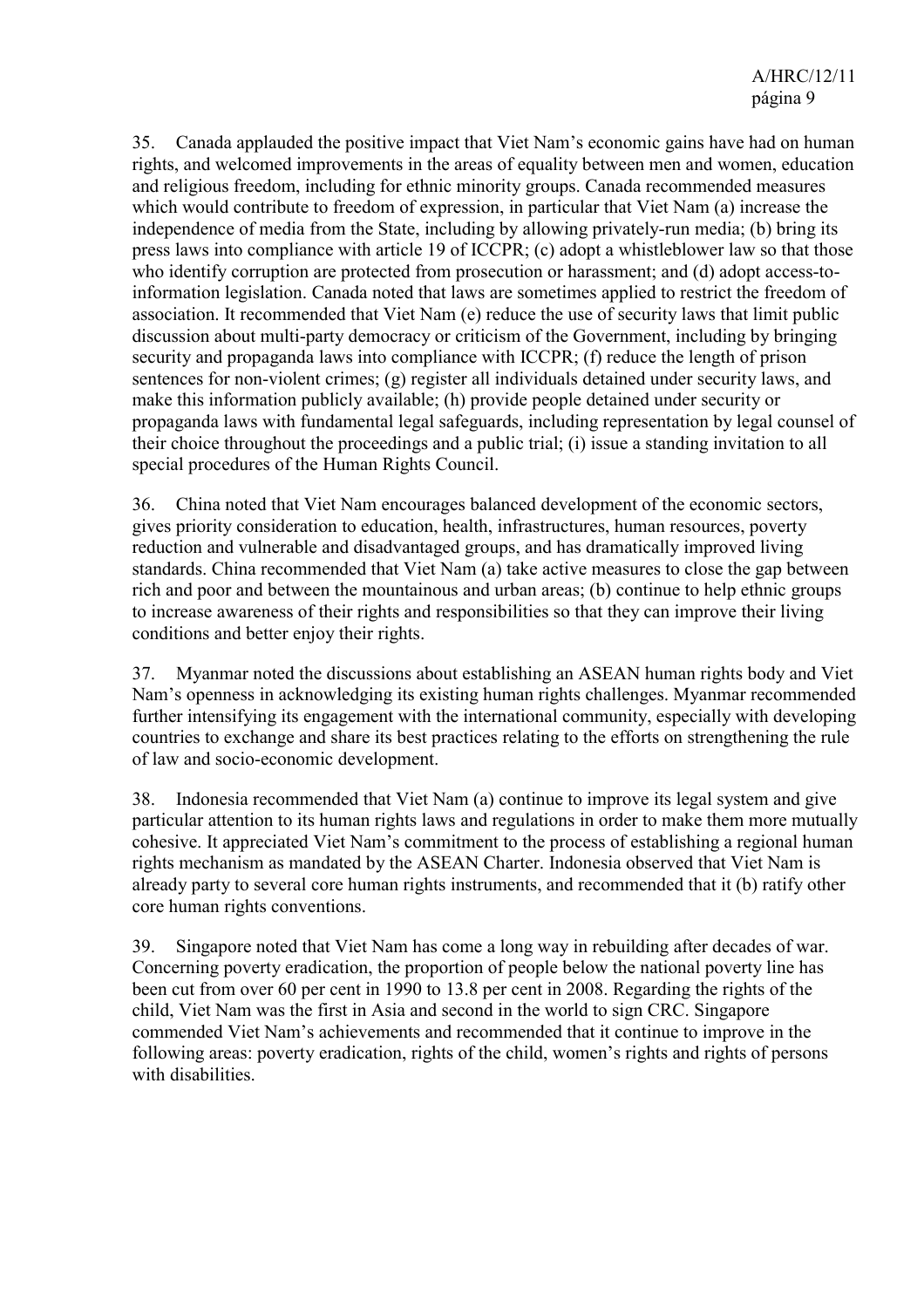### A/HRC/12/11 página 10

40. The Democratic People's Republic of Korea appreciated a series of measures for human rights noting the achievements in the economy and other sectors. It recommended (a) continuing ongoing efforts for the betterment of the disadvantaged groups in society, including people with disabilities; (b) furthering efforts to engage all social and political organizations of the country in the promotion and protection of human rights; and (c) sharing with other countries its experiences in poverty reduction and agricultural development.

41. Norway recommended that Viet Nam (a) promptly fulfil its aim of limiting the use of capital punishment by reducing the scope of crimes subject to the death penalty, (b) give individuals, groups and organs of society the legitimacy and recognition to promote human rights and to express their opinions or dissent publicly, (c) adopt appropriate measures to disseminate widely and ensure full observation of the Declaration on Human Rights Defenders, (d) ensure that the media can operate freely and independently, and (e) ensure that the amended press law complies with ICCPR and that the legal framework allows the existence of privately owned media.

42. Noting the right to development, Malaysia recommended to that Viet Nam (a) speed up the law reforms and public administration programmes aimed at deepening and broadening democratic norms, principles and standards; (b) consider accession to the United Nations Convention against Transnational Organized Crime and its protocol to prevent, suppress and punish trafficking in persons; and (c) consider accession to the ILO Forced Labour Convention.

43. The Islamic Republic of Iran recommended (a) taking concrete measures for further promotion and protection of economic, social and cultural rights, including the right to development for better realization of the MDGs; (b) continuing judicial reform towards a healthy, strong, democratic and efficient judicial system, which is necessary as an enabling condition for the promotion and protection of human rights; (c) cooperating with the international community and neighbouring countries particularly in the fight against transborder organized crime, and fight against trafficking in women and children; (d) strengthening efforts in fighting against corruption, which negatively affects the enjoyment of human rights of everyone.

44. Brazil commended the Government for involving civil society in efforts and recommended that the Government (a) establish a permanent independent human rights monitoring body; (b) review the list of crimes for which the death penalty is imposed, with a view to abolishing capital punishment; (c) enhance women's access to health care, in particular sexual and reproductive health services; (d) accomplish progressively human rights goals set forth in resolution 9/12.

45. Sweden welcomed the efforts to improve access to health and education and recommended that Viet Nam (a) take further measures to prevent violence and discrimination against ethnic minorities. Sweden noted from the national report the more than 20 million Internet users in Viet Nam and recommended that (b) full respect for freedom of expression, including on the Internet, be incorporated in the forthcoming media law reform. Sweden recommended that Viet Nam (c) step up efforts to enable early ratification of CAT and (d) take further action to enforce the women's rights laws that have been passed and ensure that women are informed of their rights.

46. Noting challenges in connection with opening to the market economy, Benin recommended (a) adopting various measures for prevention and early diagnosis of transmissible diseases and pandemics, notably HIV/AIDS, by giving priority to vulnerable groups, particularly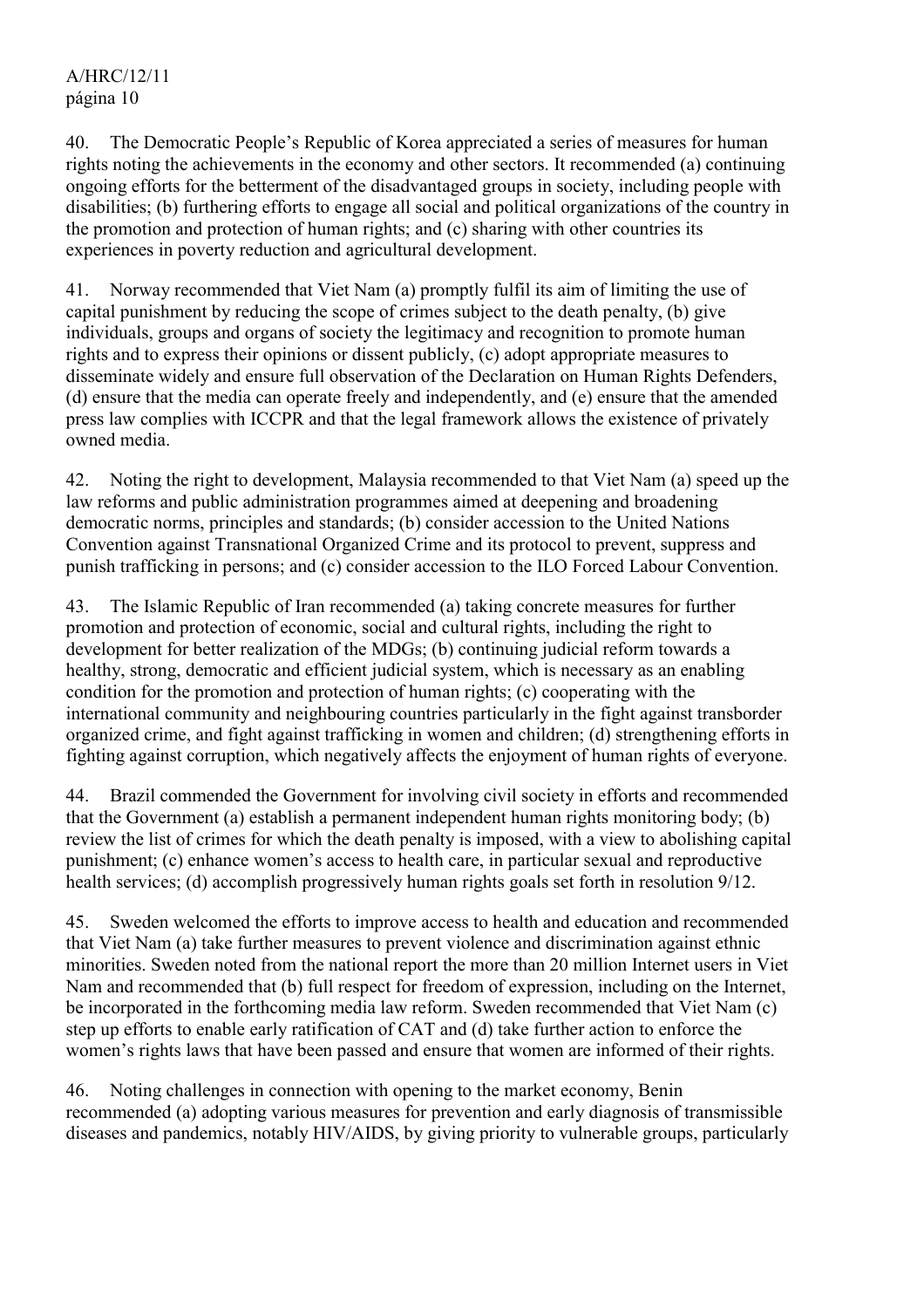national minorities, the poor and sex workers, and (b) continuing efforts aimed at the promotion and protection of human rights.

47. The Netherlands recommended that the Government (a) ensures that press laws are in compliance with article 19 of ICCPR, (b) authorize independent and privately-run newspapers and magazines, and (c) lift restrictions on Internet usage such as filtering and surveillance. It welcomed steps towards the ratification of the United Nations Convention against Corruption. The Netherlands noted the generous number of invitations, and recommended that Viet Nam (d) consider issuing a standing invitation to all United Nations special procedures.

48. Australia welcomed the increasingly frank bilateral human rights dialogue between Australia and Viet Nam. It recommended that Viet Nam (a) consider strengthening press freedom protections contained in the 1999 press law to support these objectives; and (b) continue to work to ensure that key pieces of national legislation, including the 1999 Penal Code and 2003 Criminal Procedures Code, are consistent with its international human rights treaty commitments. Australia welcomed Viet Nam's commitment to consider accession and recommended that it (c) accede to CAT in a timely manner.

49. Yemen, noting the rapid economic growth which had enabled Viet Nam to strengthen sectors like education, health, infrastructure, human resources and poverty reduction, recommended that it share its experiences and lessons learned with other developing countries.

50. Cambodia appreciated the overall efforts and progress made by the Government in economic, social and administrative reform. It recommended that Viet Nam (a) continue its sustainable efforts and share its experiences and best practices in the area of poverty reduction with other developing countries, especially through the programme of South-South cooperation, while participating in international efforts to promote the right to development. It recommended that Viet Nam (b) continue efforts in its current economic and political platform to protect and guarantee people's rights, namely religious freedom, and continue and enlarge social security networks for the poor, vulnerable and other disadvantaged groups, improving their well-being and their participation in social associations and social groups.

51. While commending Viet Nam for its recent progress in terms of freedom of religion, the United Kingdom remained concerned that implementation of legislation remains patchy, particularly at the provincial level. It recommended that Viet Nam (a) engage substantively with international experts on the development of its media law and work to increase the independence of media institutions; (b) continue to build policy dialogue between the Government and independent civil society organisations; (c) engage in dialogue with international experts on legal developments, including the review of its Penal Code to allow less scope for open interpretation by judges and courts; (d) continue to undertake comprehensive training programmes for local officials and monitor progress on implementation of legislation; (e) re-engage with the Special Rapporteur on freedom of religion.

52. Egypt noted the rising economic growth, a sharp decline in poverty levels and progress in the areas of education, gender equality and the right to food. Egypt recommended (a) continuing efforts aimed at improving social security in the country, especially at this time of economic and financial crises; (b) continuing efforts to improve all political as well as economic, social and cultural rights in conformity with the universally agreed human rights standards and norms; and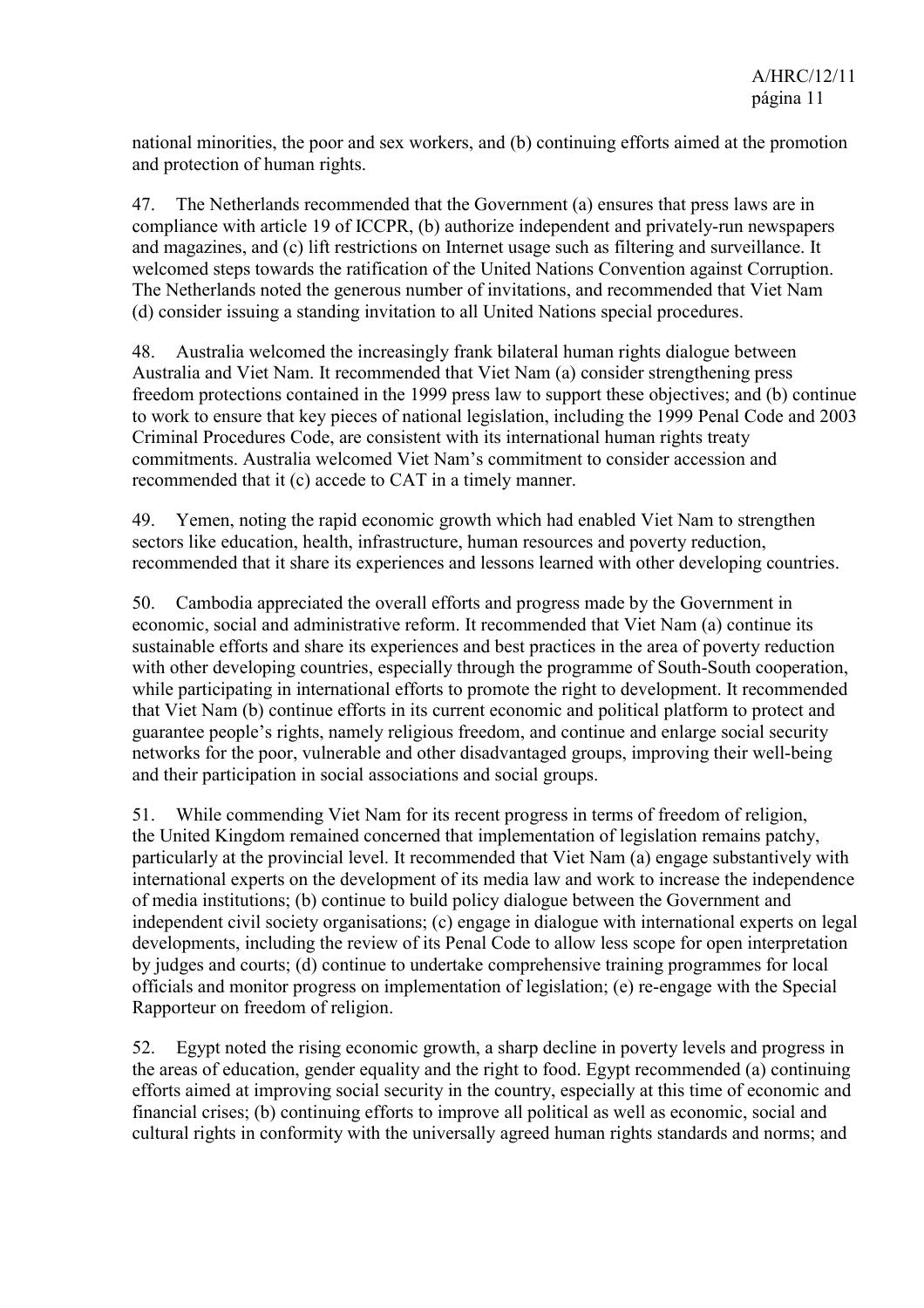#### A/HRC/12/11 página 12

(c) devising plans and strategies enabling it to reach out to remote areas and members of the population and hence improve their living conditions and ensure the protection of their rights.

53. The Libyan Arab Jamahiriya noted that Viet Nam was among the first to implement a long-term plan for persons with disabilities, enabling them to be fully integrated in society. Notwithstanding efforts, there were a number of poor people and persons with disabilities who suffered from discrimination. It recommended that Viet Nam make the necessary efforts to improve the living conditions, stability and integration within society of persons with disabilities.

54. Japan noted that it has for many years assisted Viet Nam in developing the legal system and expressed its intention to continue to assist. Japan recommended that Viet Nam (a) continue to make further efforts to advance the human rights of socially vulnerable people, including ethnic minorities, persons with disabilities, women, children, persons with HIV/AIDS and victims of human trafficking; (b) develop its domestic legal system and ensure the appropriate execution of the law towards the implementation of the international human rights instruments to which it is party.

55. Highlighting Viet Nam's excellent results in, inter alia, poverty reduction, Mexico recommended (a) taking necessary measures to establish a national human rights institution in accordance with the Paris Principles; (b) enhancing its cooperation with the United Nations special procedures, particularly extending an invitation to the Working Group on Arbitrary Detention; and, with a view to complementing the initiatives taken by the Government concerning ethnic minorities, (c) favourably considering the ratification of ILO Convention No. 169 concerning Indigenous and Tribal Peoples in Independent Countries.

56. Azerbaijan noted the legal basis existing in Viet Nam to protect and promote children's rights. It recommended that the Government (a) continue its efforts in the field paying inter alia particular attention to vulnerable groups such as children, women, persons with disabilities and ethnic minorities. It asked whether Viet Nam envisaged establishing a national system to receive, monitor and investigate complaints on child abuse. It noted that patriarchal attitudes and domestic violence still remain a challenge. It recalled that a number of the country's reports to treaty bodies are overdue, and asked about the reasons. Azerbaijan recommended that Viet Nam (b) consider ratifying ICRMW and CPD; and (c) establish a national human rights institution in compliance with the Paris Principles.

57. Sri Lanka stated that Viet Nam more than any other country has stood up for the human rights of its own people and throughout the world by fighting for national independence, freedom and social progress. It noted that nothing is more precious than independence and freedom, which the people of Viet Nam have demonstrated. Sri Lanka commended the national report of Viet Nam and urged that the five lessons contained in the national report be disseminated as widely as possible and that Viet Nam disseminate its rich experience globally as much as possible.

58. Noting that Viet Nam is faced with challenges in vocational training, improving natural disaster management and protection of vulnerable groups, the Syrian Arab Republic recommended (a) continuing its efforts to meet these development challenges, achieve sustainable development and enhance the State capacities to protect rights and fundamental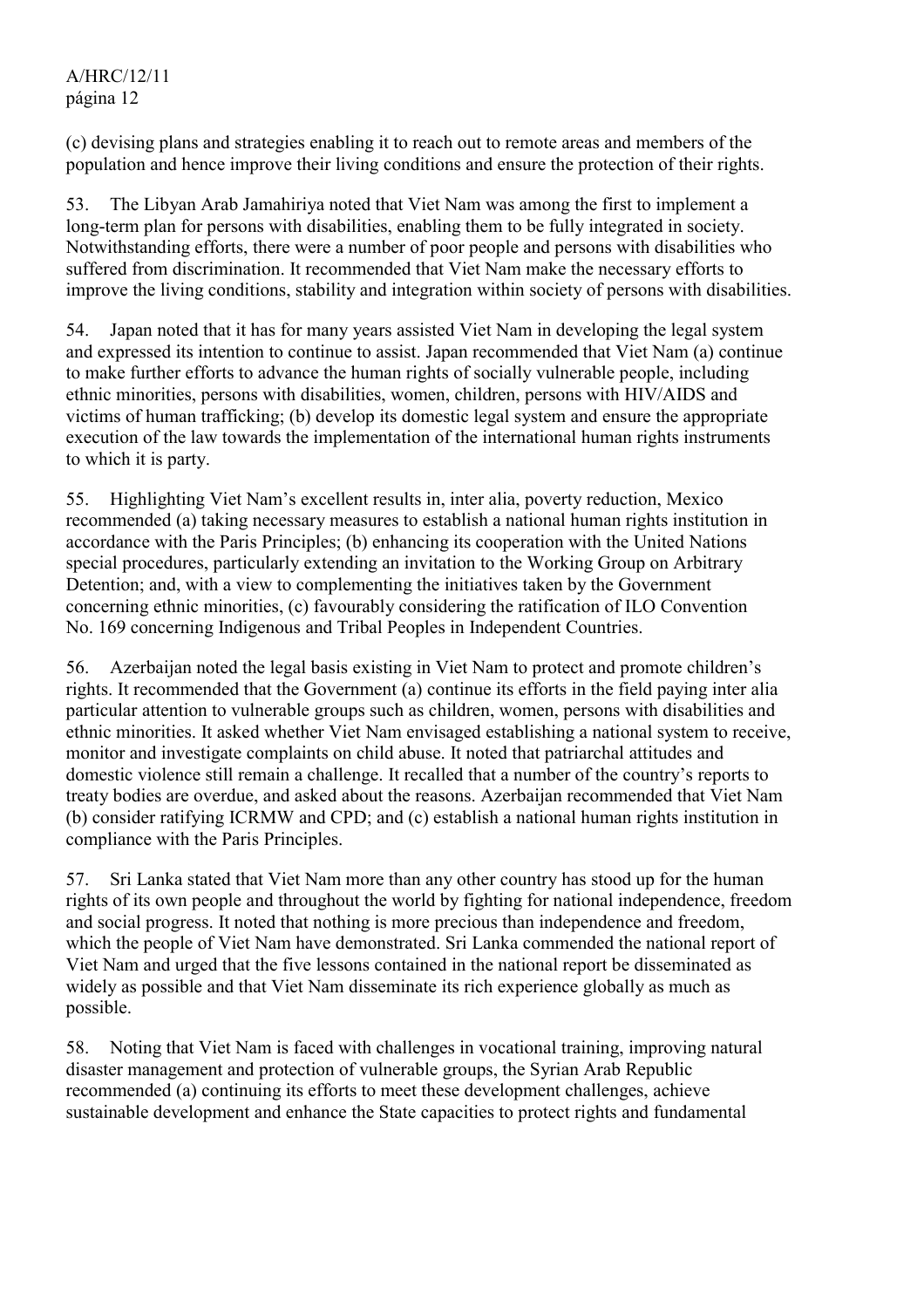freedoms of all Vietnamese citizens; and (b) sharing the five lessons included in its national report with developing countries.

59. New Zealand welcomed the commitment to strengthen cooperation and recommended that Viet Nam (a) issue a standing invitation to all special procedures and, in particular, that it seeks visits by the Special Rapporteurs on freedom of religion or belief, freedom of expression, torture and violence against women. It recommended that Viet Nam (b) permit independence of the media, improves its implementation article 19 of ICCPR and allow the establishment of privately-run media organizations. New Zealand was interested to hear what steps Viet Nam is taking to combat discrimination against women. It recommended that Viet Nam (c) take steps to abolish the death penalty and increase transparency around its use; and (d) establish a national human rights institution, in accordance with the Paris principles.

60. Austria referred to article 120 of the Criminal Procedure Code and asked if the Government is considering any changes. Austria recommended that the Government (a) take concrete steps to effectively ensure that all persons deprived of their liberty are brought before a judge without delay. Referring to concerns about Decree No. 89/198, it recommended that the Government (b) provide public information on how many detention camps the police and military have in fact set up and how many persons are detained therein; and (c) ensure unhindered access to legal representation by persons detained in such facilities. Austria recommended (d) intensifying efforts to combat child prostitution, providing effective support to the children affected and sensitizing the police to this problem in particular through adequate training courses.

61. Switzerland was carefully monitoring measures to deal with corruption. It noted that mass media play a crucial role and recommended that Viet Nam (a) ensure that the review of the press law follows the international standards on this subject, particularly with respect to protection of journalists. It recommended that Viet Nam (b) revise its legislation on the death penalty to bring it into line with existing international standards on the subject, especially concerning transparency. Switzerland urged Viet Nam (c) to fully implement the land law and (d) to issue a standing invitation to all special procedures.

62. Bangladesh stated that rapid economic progress, pro-people policies and ongoing legal reform will contribute to improvements. Bangladesh recommended that the Government (a) share its successful development experiences in the area of poverty alleviation, agricultural reform, education and health care with other developing countries; (b) strengthen its efforts in generating social awareness on positive gender roles, targeting particularly alleviation of existing gender-based disparities in education and the labour market; and (c) continue ongoing legal reforms and seek technical assistance from relevant international partners if deemed necessary.

63. Asking whether Viet Nam would accept a visit by the Special Rapporteur on freedom of opinion and expression, Finland recommended (a) allowing media to take their watchdog role in society, (b) amending its press law to comply with ICCPR, and (c) repealing or amending its Penal Code to ensure that it cannot be applied in an arbitrary manner to prevent the freedom of expression. Asking whether Viet Nam would accept a visit by the Special Rapporteur on extrajudicial, summary or arbitrary executions, Finland recommended (d) imposing a moratorium on executions immediately with the ultimate goal of abolishing the death penalty altogether.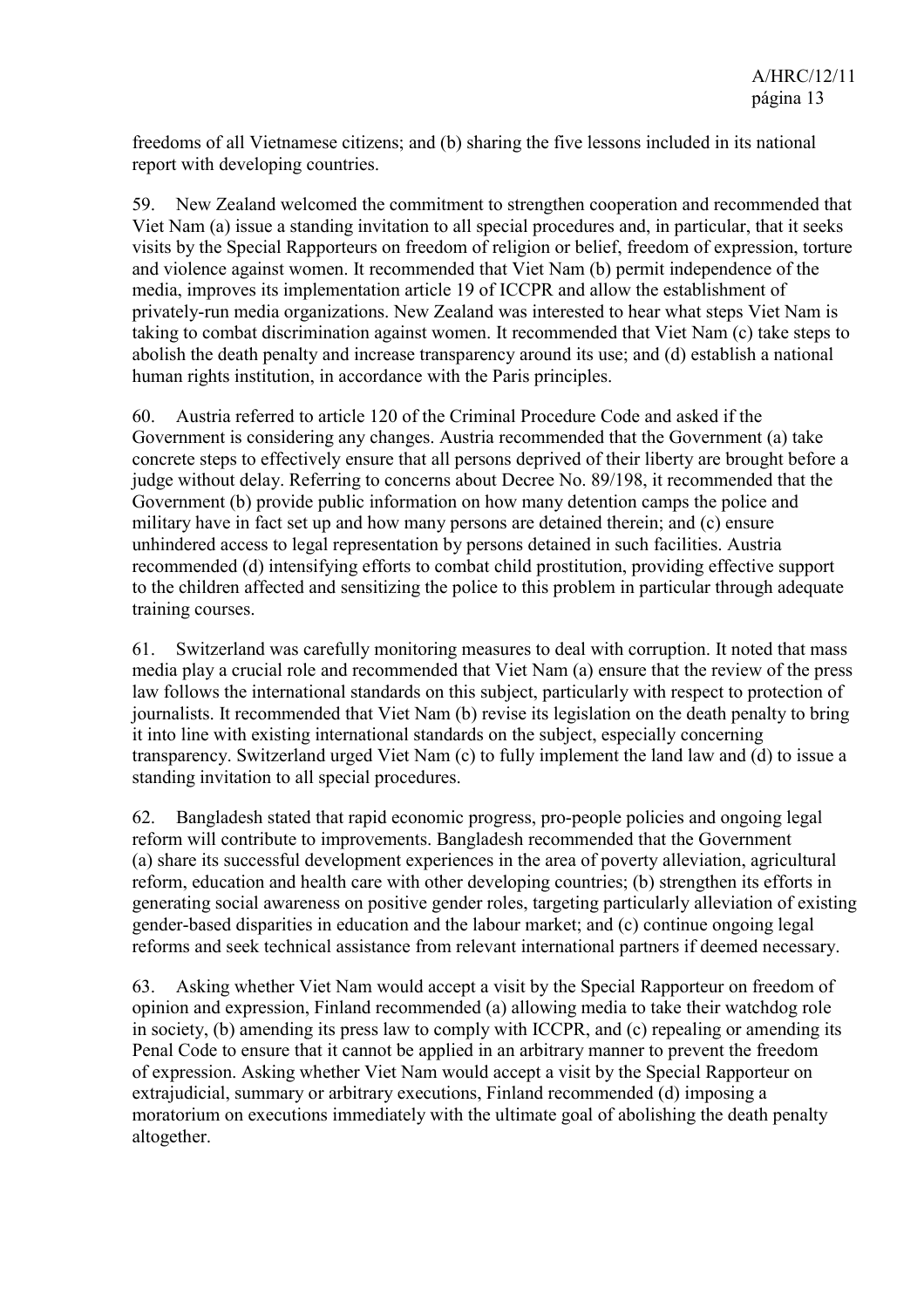64. Germany noted the concerns of the Committee on the Rights of the Child about the increasing level of child prostitution and sex tourism and asked about measures taken. Germany recommended (a) strengthening cooperation with United Nations human rights mechanisms; (b) inviting and facilitating the visit of the Special Rapporteur on freedom of religion and belief; (c) establishing a national human rights institution in accordance with the Paris Principles; (d) taking all necessary measures to end restrictions on the rights to freedom of expression and peaceful assembly. It also recommended (e) publishing all information about the imposition and use of the death penalty, including information on executions carried out and (f) reducing the number of offences liable for the death penalty.

65. Turkey encouraged the Government to extend an open invitation to all special procedures and recommended that the Government (a) take concrete action to strengthening the legal basis for the accountability of State authorities and improvement of judicial scrutiny over their activities. It asked about measures to improve the juvenile justice system and recommended the Government to (b) pursue judicial and administrative reforms with a time-bound action plan to build an effective, open and transparent legal system based on the rule of law. It recommended that the Government (c) ratify the Protocol to Prevent, Suppress and Punish Trafficking in Persons and (d) continue its socio-economic development plans and take targeted measures to ensure active participation of women in the labour market.

66. The United States recommended that Viet Nam (a) demonstrate its commitment to article 69 of its Constitution, article 19 of ICCPR and article 19 of the Universal Declaration of Human Rights by ensuring freedom of expression for members of the press without fear of arbitrary arrest or prosecution, provide for the free flow of information on the Internet and abolish restrictive regulations on blogging and the media; (b) demonstrate its commitment to articles 50 and 69 of the Constitution, articles 19, 21, and 22 of ICCPR and article 20 of the Universal Declaration by allowing individuals to speak out on the political system and by releasing all prisoners of conscience, such as Father Nguyen Van Ly, Nguyen Van Dai and Le Thi Cong Nhan, and abolish vague "national security" provisions such as articles 84, 88, and 258 used to convict those who voice dissent against the Government or its policies. It recommended that the Government (c) in accordance with article 70 of the Constitution, speed the process for the local registration of churches and religious organizations as mandated under the framework on religion and allow for an equitable resolution of property disputes as required under the Constitution and the Prime Minister's decree on religious property, and (d) recognize the United Buddhist Church of Vietnam and allow it to function independently of the Vietnamese Buddhist Sangha as well as allow multiple branches of the Hao Hao and Cao Dai faiths.

67. Morocco requested further information on the Peoples' Inspection Councils and Public Investment Surveillance Councils. Morocco recommended: (a) reinforcing advocacy and information measures through specific human rights education and training programmes; (b) continuing paying attention to equality of opportunities, and creating favourable conditions for people residing in rural and mountainous areas; (c) taking supplementary measures to support access of minority children to education by helping them maintain and develop their traditions and languages; (d) continuing national efforts aimed at combating forced labour and trafficking in persons; (e) taking necessary measures to prevent, suppress and punish trafficking in persons, particularly women and children.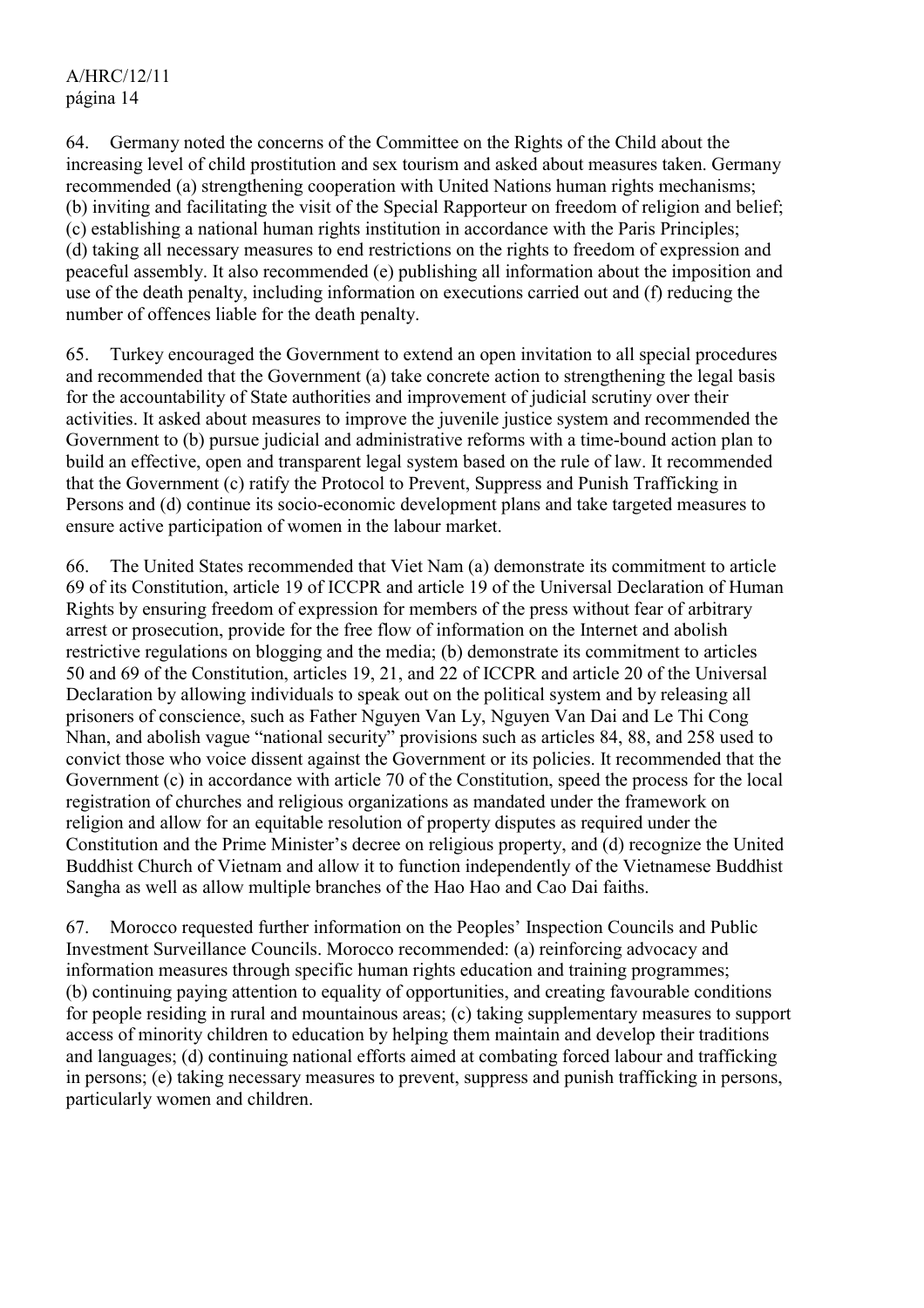68. India noted that the Committee on the Rights of the Child welcomed national action plans on children and trafficking in women and children, and it appreciated acknowledgments of challenges including the rich-poor gap and urban-rural disparity. It recommended that the Government (a) continue to pay special attention to disadvantaged sections of the society, in particular the ethnic minorities and persons with disabilities, so as to ensure their fuller participation in the socio-political life of the country. It also recommended that the Government (b) continue its efforts to preserve the language and culture of the country's ethnic minorities.

69. In responding to statements, the delegation of Viet Nam noted the Government's principle to guarantee social equality to allow all people to enjoy the benefits of development. The Government is determined to take stronger measures, such as additional programme in areas with a high proportion of poor households, vocational training for farmers, implementation of insurance and voluntary insurance, programmes on social housing for the poor, students, migrant workers, ethnic minorities, allocation of land for production, and provision of added resources for social safety from the State budget. The target is to bring the poverty rate below 10 per cent in 2010.

70. The delegation noted that international standards on the rights of employees and on trade unions are stipulated and protected in the Constitution and laws, and that Viet Nam has signed and ratified a number of ILO conventions. Vietnam's trade union has nearly 8 million members in enterprises of both State and private sectors and is the legitimate representative body in protecting the interest of employees. Vietnam is studying the contents of the remaining conventions, including ILO Conventions 87 and 98.

71. Viet Nam will strictly enforce the law on gender equality and the law against domestic violence, which was adopted in 2006.

72. The delegation noted that Viet Nam is a unified country with 54 ethnic groups, 53 of which are minorities making up nearly 14 per cent of the population. The equal political rights of the ethnic minorities are proclaimed in the Constitution, and any ethnic-based division or discrimination is forbidden. The proportion of ethnic minorities in all levels of the administration is increasing. Nationalities enjoy equality in education and health care, and the cultural identities, language and scripts of all nationalities are preserved and promoted. Viet Nam builds houses for poor ethnic minority people, promoting education and builds boarding schools for ethnic minority students. Languages and scripts of the ethnic minorities are taught in their schools and public offices; the areas of ethnic minority people have seen rapid development and improved conditions, with places of worship preserved and upgraded. The delegation acknowledged that ethnic minority areas still lag behind in terms of development

73. On religious issues, the State considers religion and belief a legitimate demand of the people, as proclaimed in the Constitution and legal documents. Viet Nam has 20 million followers of Buddhism, Catholicism, Protestantism and Islam, among others. Religious activities as Vesak of Buddhism, Christmas and Easter of Catholicism and Protestantism and Ramadan of Islam are organized with the participation of hundreds of thousands of followers. Viet Nam has also allocated land for the religions to build worshipping places. Religious texts have been printed in ethnic minority languages, such as Bana, Ede, Jarai and Khmer.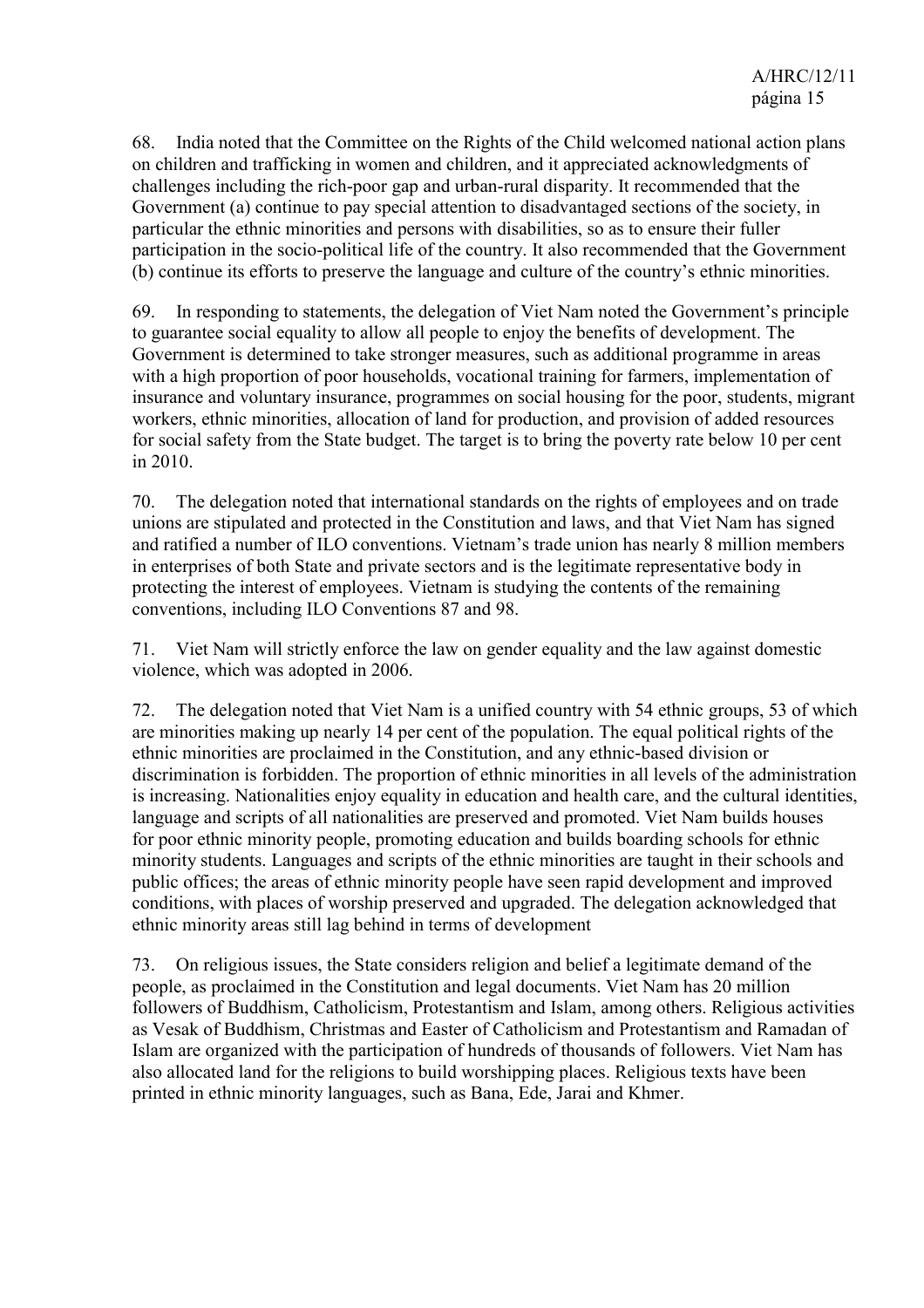74. The Criminal Code had stipulated 44 offences subject to the death penalty; that was now reduced to only 29 offences and the death penalty was only applied to extremely serious crimes, such as drug trafficking and cruel murder to deter the criminals. Public opinion in Viet Nam is not yet ready for the complete removal of the death penalty. In 2006, Vietnam revised the law on complaints and denunciation, which allows organizations and individuals to lodge lawsuits in the judicial court to review the decisions made by administrative agencies related to the legitimate rights of the plaintiff.

75. The delegation stated that Viet Nam has enacted codes, laws and provisions to ensure social safety and deal strictly with acts infringing on national security and social stability, including the 1999 Criminal Code and the 2004 Law on National Security. The laws related to national security are in conformity with Viet Nam's socio-economic and political conditions as well as the international laws that Viet Nam has acceded to. There are no so-called "prisoners of conscience" and no one is arrested for criticizing the Government; only those who violate the laws have to bear criminal responsibility.

76. The delegation stated that any violations committed by individuals, State agencies or law enforcement officers shall be strictly dealt with in accordance with the law in force. Joining CAT is in principle in conformity with the policy and law of Viet Nam, which is taking speedy steps to join this Convention.

77. On the conditions of detention and reform of inmates and those subjected to temporary detention and investigation and interrogation, the delegation noted that all citizens have the right to complaints, and that in case of miscarriage of justice, those involved in the proceedings must compensate and can even be prosecuted criminally. The delegation reaffirmed that Vietnamese law prohibits all acts of torture and there is no practice of torture or degrading treatment of law offenders and those under detention for investigative purposes. It also stated that there are no detention camps of the military or police in Viet Nam. Every year, the State grants special amnesty for inmates with good conduct. In early 2009, 15,000 inmates were commuted and released.

78. Furthermore, the courts abide by the principle of equality, and no one is deemed guilty and punished, including being put under probation, until so found and sentenced by the court. Judges and people's grand juries are independent and only abide by the law, and Vietnamese law has strict rules on temporary arrest and detention. The delegation referred to an increased interest in judicial reform, which aims to make court hearings more democratic and transparent. The courts have ordered cash compensation for 80 per cent of those making petitions for remedy, and the rest of the cases are being settled.

79. The delegation referred to Constitutional provisions and stated that the rapid development of the press in Viet Nam testifies to the freedom of speech, freedom of press and the right to information. The press, inter alia, monitors the implementation of laws and is indispensable for combating corruption. Every citizen has the right to provide feedback on socio-economic development plans and programmes, and many cases of corruption and wrongdoing have been detected and denounced by the people and brought to justice. With people's feedback, authorities have cancelled or adjusted many major construction projects. The Government has implemented training and retraining programmes for over 2,000 journalists, thus helping improve the quality and reliability of the media. The law stipulates that socio-political and professional organizations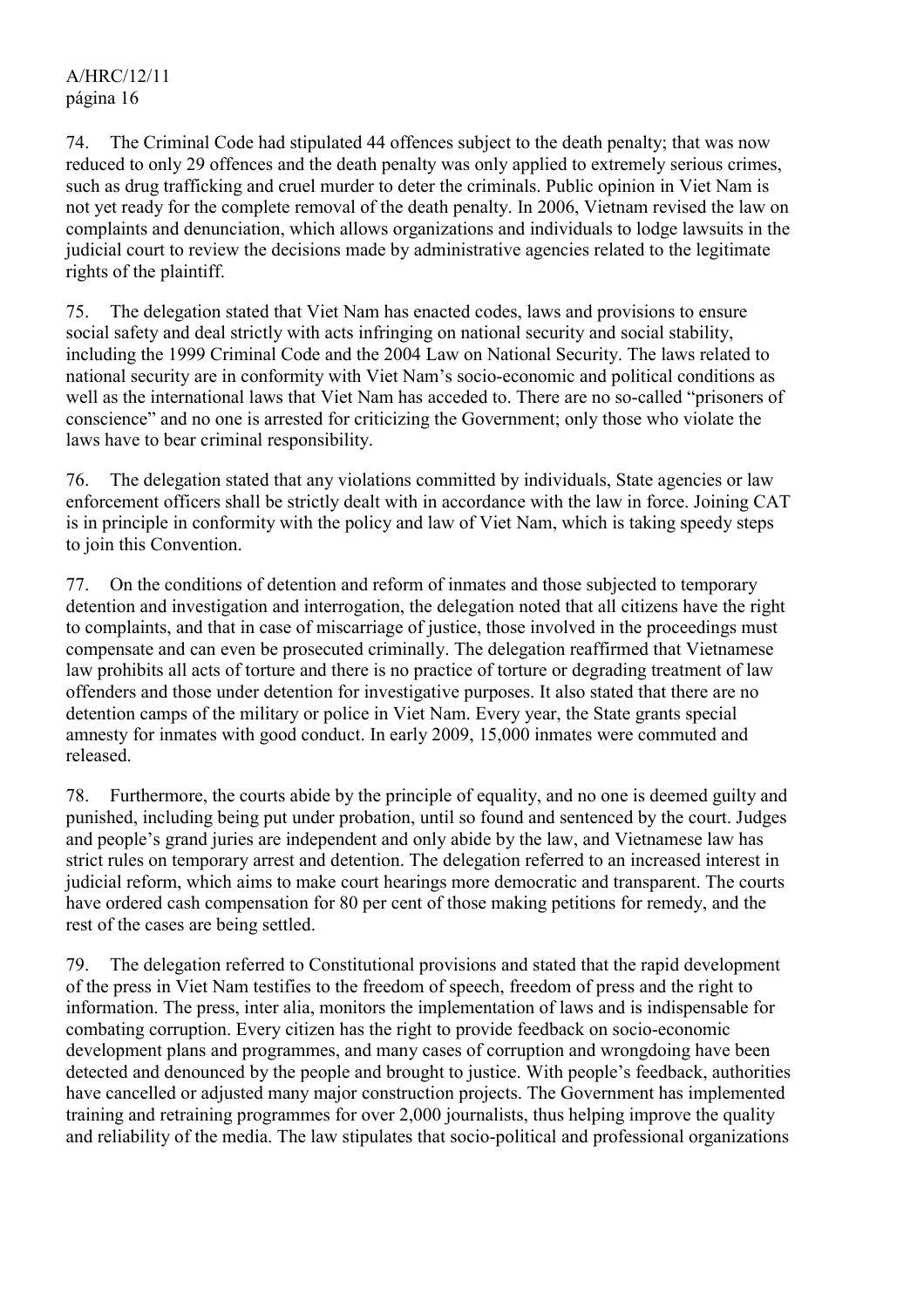are allowed to publish newspapers, and a new draft press law will consider allowing enterprises to publish newspapers.

80. Côte d'Ivoire noted that Viet Nam provides appropriate nutrition for its population and that 20 per cent of its budget is dedicated to education. It recommended that Viet Nam (a) continue and enhance efforts to reduce the level of poverty, especially for vulnerable groups, so as to boost employment, improve access to health and increase available social housing, and (b) continue reforming the judiciary and civil service and building a State based fully on the rule of law.

81. While commending the efforts, the Republic of Korea expressed concern that some parts of the rural population, ethnic minority women and children and persons with disabilities benefit little from the improved economic conditions. It recommended strengthening efforts in the areas of civil and political freedoms that include freedom of expression and the press and freedom of religion.

82. Nigeria noted challenges faced, including limited resources, inadequate training for judicial personnel and the high unemployment rate. Nigeria called on the international community to provide the necessary resources. Nigeria recommended that Viet Nam (a) ratify CPD and put in place the draft law on people with disabilities in timely fashion; (b) sign and ratify the CAT as recommended by the Committee on the Elimination of Discrimination against Women in 2007; and (c) improve prison conditions.

83. Argentina recommended that Viet Nam (a) take the necessary steps to comply with ICCPR, particularly to reduce cases of arbitrary detention and ensure that the right to a fair trial based in law is guaranteed; (b) take the necessary steps to ensure that citizens can fully enjoy these rights; (c) consider the possibility of inviting the Special Rapporteurs on freedom of expression and freedom of religion to visit the country. Argentina recommended (d) ratification of the second Optional Protocol to ICCPR to abolish the death penalty; until this happens it commends the reduced number of crimes to which this penalty is applicable and hopes that this will be done in accordance with international standards and in full transparency. Argentina recommended that Viet Nam (e) ratify CED, the Rome Statute, the Palermo Protocol and the conventions on refugees and stateless persons. It asked about experiences in reforming the judicial system, rebuilding institutions in a post-conflict situation, and on measures to reduce hunger and meet the needs of vulnerable groups.

84. South Africa noted that promotion and protection of the human rights of persons with disabilities, especially those wounded in the war, is an example of a best practice to be emulated. It recommended ratifying CPD.

85. France referred to a draft bill in 2008 to revise the criminal code to reduce the number of crimes to which capital punishment is applicable, and asked when this is likely to be approved. It asked if Viet Nam would be willing to host visits by all requesting special rapporteurs and not only those working on economic, social and cultural rights. It asked about measures to prevent, combat and eradicate discrimination and violence against persons belonging to ethnic minorities. France recommended that the Government (a) take measures advocated by the Human Rights Committee to bring to an end restrictions to freedom of expression and opinion and to end, notably, restrictions on the creation of private media at the same time; (b) set up a national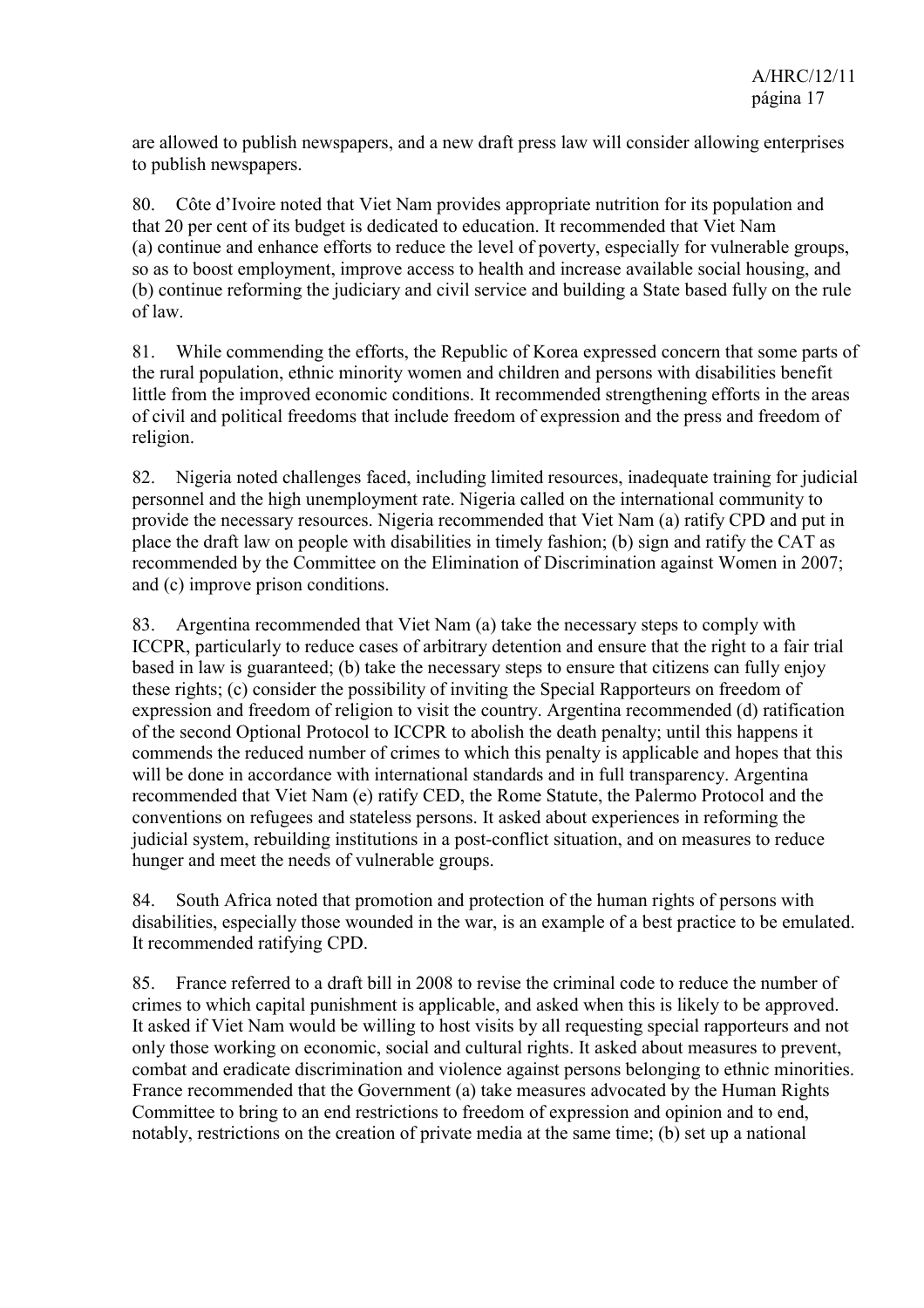### A/HRC/12/11 página 18

human rights institution in accordance with the Paris Principles; and (c) sign and ratify the Rome Statute.

86. Lebanon commended the ongoing efforts and noted that these have to be measured against the challenges of poverty, lack of adequate infrastructure and global crisis. Lebanon recommended that Viet Nam (a) maintain its commitment to strike a balance between the opening up of their economy and minimizing the adverse impacts on the most vulnerable and disadvantage groups in the society. It recommended that Viet Nam (b) uphold the progress it has achieved in ensuring religious freedom to the different communities and ensuring that religious and belief activities continue to be a vibrant and enriching feature of Vietnamese society.

87. Italy recommended (a) stepping up efforts to ensure the full respect of freedom of religion and worship, including by reviewing laws and provisions at all levels, related to the freedom of religion, in order to align them with article 18 of ICCPR; (b) giving a positive reply to the request to visit the country made by the Special Rapporteur on freedom of religion in 2008; (c) fully guaranteeing the right to receive, seek and impart information and ideas in compliance with article 19 of ICCPR; and (d) developing a national strategy to include in the school system at all levels appropriate measures in the field of human rights education in accordance with the Plan of Action 2005-2009 of the World Programme for Human Rights Education.

88. Mauritius urged the international community to continue to assist in the area of poverty reduction. It noted developments to, inter alia, strengthen the legal basis for the accountability of State authorities in implementing human rights treaties. Mauritius asked for information on any plans to establish a national human rights institution, as also recommended by the Human Rights Committee, and on any challenges faced in this regard. It sought more information on any recent reforms to the judicial system, including with respect to legal aid.

89. Chile appreciated the efforts to fight extreme poverty. Chile recommended to Viet Nam that it consider (a) ratifying CAT and (b) the Optional Protocol thereto as soon as possible. Chile also noted the intention expressed to reduce the scope of the application of this punishment. Chile asked for more information about actions intended to redress, inter alia, the need to maintain social and political stability in order to achieve development, what Viet Nam understands by this concept, and how Viet Nam is going to ensure stability without imposing one single model on society.

90. Poland recommended (a) establishing a permanent independent human rights monitoring body, including child rights monitoring body. Noting reports that members of particular religious groups are facing serious limitation in the exercise of their right to freedom of religion and belief, Poland recommended (b) ensuring that legislation and the practice of the State are in full compliance with the requirements of article 18 of ICCPR. It recommended (c) repealing ordinance 44 on regulating administrative justice, which authorizes administrative detention, house arrest or detention in special protection centre and psychiatric facilities for two-year renewable periods without trial.

91. Pakistan referred to ongoing challenges acknowledged, and asked about specific measures being considered to ensure and enhance socio-cultural harmony among various ethnic and religious minorities. Pakistan recommended that Viet Nam (a) give priority and pay special attention to the problems faced by different minority groups, in particular the student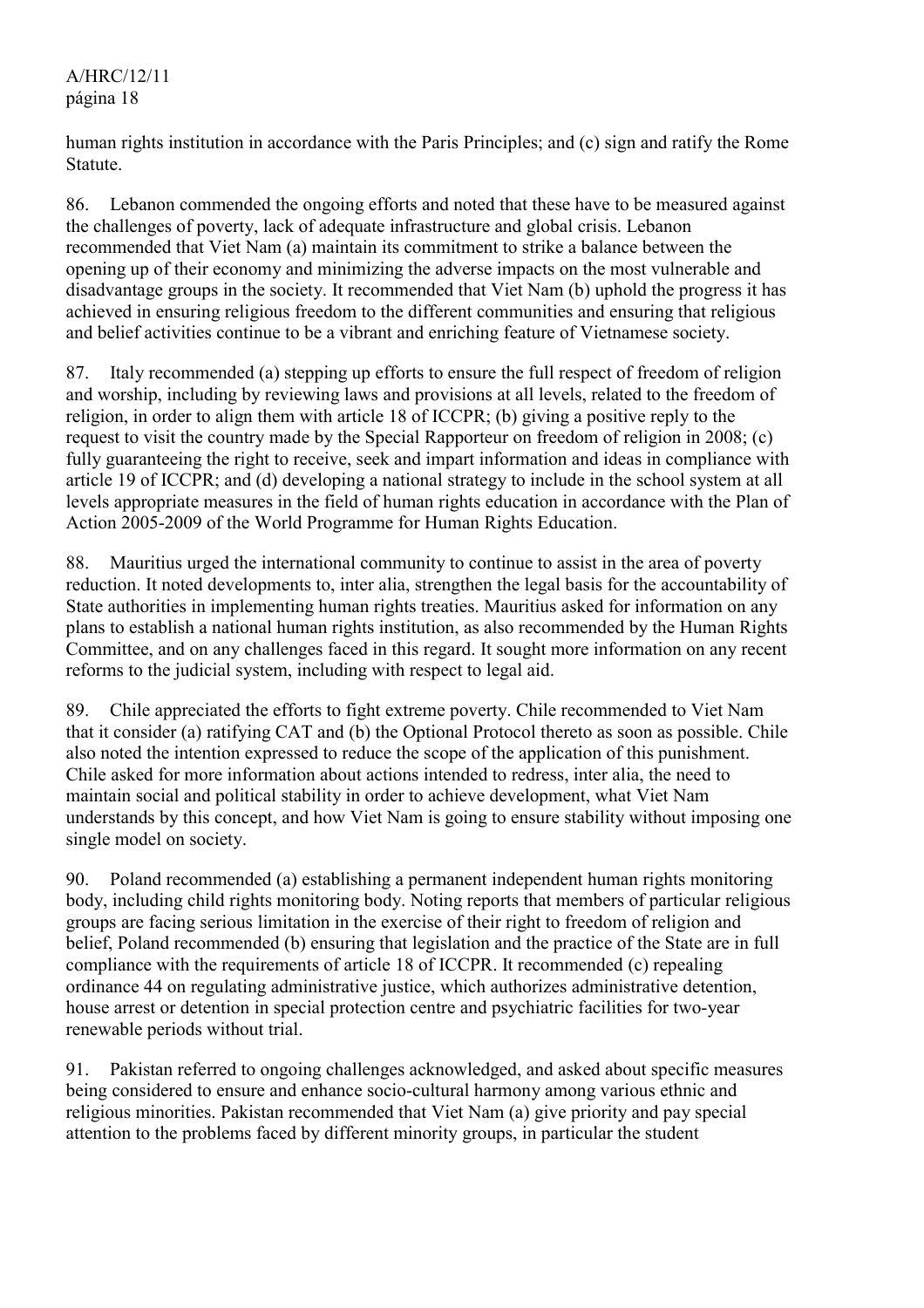community; (b) expedite implementation of its voluntary commitments; (c) enhance effectiveness of its legal, executive judiciary and law enforcements reforms, in line with international human rights standards.

92. Burkina Faso encouraged Viet Nam to further cooperate with the various United Nations special mechanisms, which would be proof of transparency and cooperation. Burkina Faso urged Viet Nam to continue its efforts in favour of the effective respect of individual and collective liberties. Burkina Faso recommended Viet Nam to strengthen its institutional mechanisms for the promotion and efficient protection of human rights by implementing the various international Conventions to which it is party and called upon the international community to back Viet Nam in this endeavour.

93. Brunei Darussalam appreciated Viet Nam's cooperation in ASEAN's efforts towards establishing a human rights body. Brunei Darussalam supported Viet Nam's commitments to continue working with other countries, the United Nations and agencies to ensure better enjoyment of human rights in the country.

94. Palestine noted the fight against gender disparities as a matter of concern, and commended that the situation is improving due to the Law on Gender Equality. It noted that Viet Nam still has to deal with the maintenance of poverty for some categories of the population, epidemics, natural disasters and climate change, which the leadership of the country is fully aware of. Palestine recommended Viet Nam to pursue its work, with the proper perspective it shows continuously, particularly in the training of its governmental staff.

95. Nepal noted with great appreciation the increasing role of the National Assembly in legislating and managing diverse views. It recommended Viet Nam to continue its efforts to preserve languages and culture of ethnic minorities and to promote and protect economic, social and cultural rights of its people, and share its experience on poverty reduction and agriculture development.

96. Zimbabwe recommended (a) sharing and exchanging its experiences with other nations, especially developing ones, in legal system reforms and (b) continuing the momentum on the provision of quality goods and services especially in education and health and in the disadvantaged areas that are difficult to access and those with a high preponderance of minorities.

97. Tunisia congratulated Viet Nam for the ideology underpinning political action being focused on the people, constituting both a purpose and driving force of political and social development. Tunisia welcomed the commitments of Viet Nam in paragraph 88 of the national report, and recommended it to continue the reforms under way, notably the attention to the promotion of the rights of women and children, and providing necessary protection and personal fulfilment.

98. Belarus noted considerable development in all sectors and the particular importance of having the right to work properly guaranteed. Belarus recommended that Viet Nam (a) continue the process of acceding to the appropriate ILO Conventions. Belarus noted that Viet Nam tries to comply with its obligations, and recommended that it (b) continue to accede to international human rights instruments and the regular reporting system attached thereto.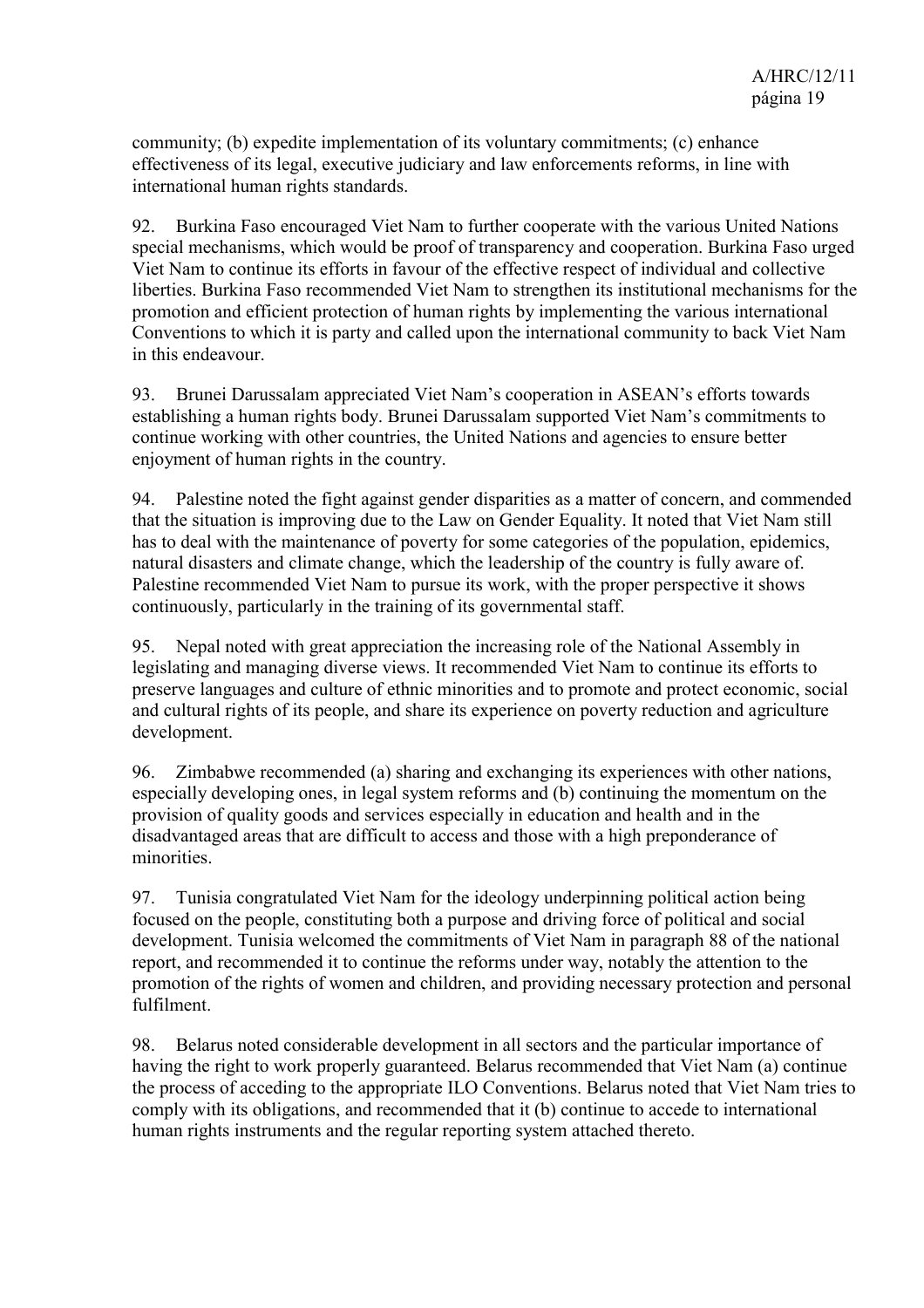#### **II. CONCLUSIONES Y/O RECOMENDACIONES**

99. Viet Nam ha examinado las recomendaciones formuladas durante el diálogo interactivo y da su apoyo a las que se enumeran a continuación:

- 1. Seguir cumpliendo las obligaciones contraídas en virtud de los tratados internacionales en los que es parte (Argelia);
- 2. Estudiar la posibilidad de ratificar la Convención sobre los derechos de las personas con discapacidad (Sudáfrica) (Azerbaiyán) (Nigeria) y aplicar puntualmente el proyecto de ley sobre las personas con discapacidad (Nigeria);
- 3. Adherirse sin demora a la Convención contra la Tortura y Otros Tratos o Penas Crueles, Inhumanos o Degradantes (Australia) (Suecia) (Nigeria), conforme a la recomendación que hizo en 2007 el Comité para la Eliminación de la Discriminación contra la Mujer (Nigeria); considerar la posibilidad de adherirse a la Convención contra la Tortura y Otros Tratos o Penas Crueles, Inhumanos o Degradantes (Argelia); estudiar la posibilidad de ratificar dicha Convención (Chile);
- 4. Estudiar la posibilidad de adherirse a la Convención de las Naciones Unidas contra la Delincuencia Organizada Transnacional (Malasia) y su Protocolo para prevenir, reprimir y sancionar la trata de personas, especialmente mujeres y niños (Malasia) (Argentina) (Turquía);
- 5. Estudiar la posibilidad de ratificar la Convención internacional para la protección de todas las personas contra las desapariciones forzadas, las Convenciones sobre el Estatuto de los Refugiados y sobre el Estatuto de los Apátridas, y el Estatuto de Roma de la Corte Penal Internacional (Argentina);
- 6. Estudiar la posible ratificación de la Convención Internacional sobre la protección de los derechos de todos los trabajadores migratorios y de sus familiares (Azerbaiyán);
- 7. Seguir adhiriéndose a los instrumentos internacionales de derechos humanos y al sistema de presentación de informes periódicos conexo (Belarús);
- 8. Considerar la posibilidad de ratificar las otras convenciones básicas de derechos humanos (Indonesia);
- 9. Desarrollar su sistema jurídico nacional y velar por la aplicación y la ejecución adecuadas de la ley para llevar a la práctica los instrumentos internacionales de derechos humanos en los que es parte (Japón);
- 10. Acelerar las reformas jurídicas y los programas de administración pública encaminados a profundizar y ampliar las normas, principios y estándares democráticos (Malasia);
- 11. Entablar un diálogo con expertos internacionales sobre desarrollo normativo, en particular sobre la revisión de su Código Penal a fin de que los jueces y los tribunales tengan menos margen para hacer una interpretación abierta de esas disposiciones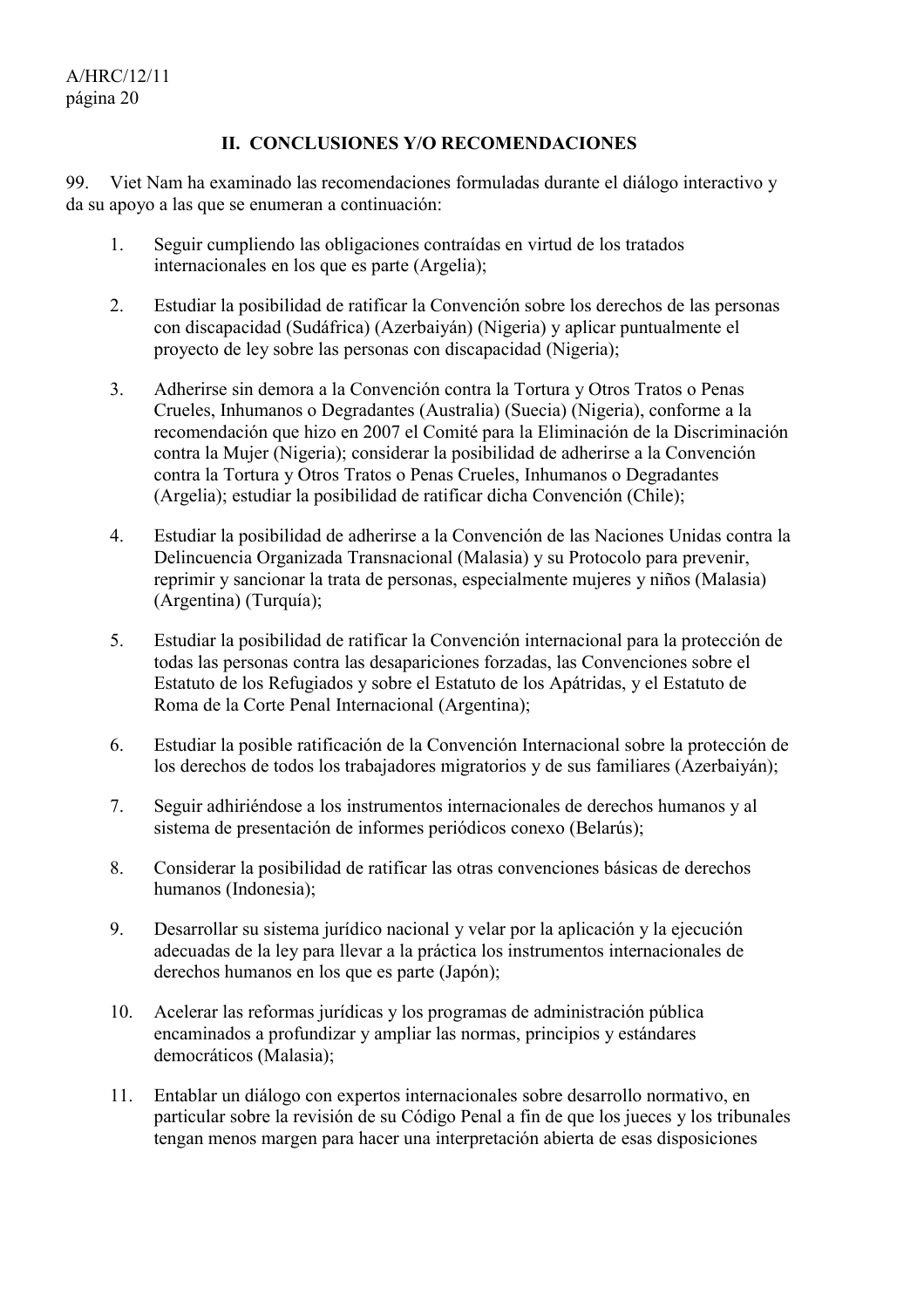(Reino Unido de Gran Bretaña e Irlanda del Norte); seguir trabajando para asegurarse de que los instrumentos fundamentales de la legislación nacional, como el Código Penal de 1999 y el Código de Procedimiento Penal de 2003, se ajusten a los compromisos contraídos en virtud de los tratados internacionales de derechos humanos (Australia);

- 12. Reforzar sus mecanismos institucionales para promover y proteger eficazmente los derechos humanos mediante la aplicación de las distintas convenciones internacionales en las que es parte y exhortar a la comunidad internacional a que respalde al país en esa tarea (Burkina Faso);
- 13. Proseguir la labor encaminada a promover y proteger los derechos humanos (Benin); adoptar medidas concretas para la promoción y protección futuras de los derechos económicos, sociales y culturales, incluido el derecho al desarrollo, a fin de cumplir mejor los Objetivos de Desarrollo del Milenio (República Islámica del Irán);
- 14. Seguir esforzándose por mejorar todos los derechos políticos, así como los económicos, sociales y culturales, de conformidad con las normas y estándares de derechos humanos acordados universalmente (Egipto);
- 15. Redoblar los esfuerzos para que todas las organizaciones sociales y políticas apropiadas participen en la promoción y protección de los derechos humanos (República Popular Democrática de Corea) (Federación de Rusia);
- 16. Prestar la debida atención a armonizar los valores universales de los derechos humanos con las circunstancias específicas de Viet Nam (Argelia);
- 17. Continuar impartiendo y ampliando la educación y capacitación relativas a los derechos humanos para todas las autoridades públicas pertinentes, a fin de fomentar la capacidad de los funcionarios y asegurar la aplicación efectiva de las leyes relacionadas con los derechos humanos (Tailandia); seguir organizando programas generales de capacitación para los funcionarios locales y seguir de cerca los avances en la aplicación de la legislación (Reino Unido);
- 18. Intensificar las medidas de promoción e información mediante programas específicos de educación y capacitación sobre los derechos humanos (Marruecos);
- 19. Formular una estrategia nacional para aplicar en todos los niveles del sistema educativo medidas adecuadas en el ámbito de la educación sobre los derechos humanos, de conformidad con el Plan de Acción 2005-2009 del Programa Mundial para la educación en derechos humanos (Italia);
- 20. Alcanzar progresivamente los objetivos de derechos humanos establecidos en la resolución 9/12 (Brasil);
- 21. Proseguir su labor, con la perspectiva adecuada que muestra continuamente, en particular en la capacitación de sus funcionarios públicos (Palestina);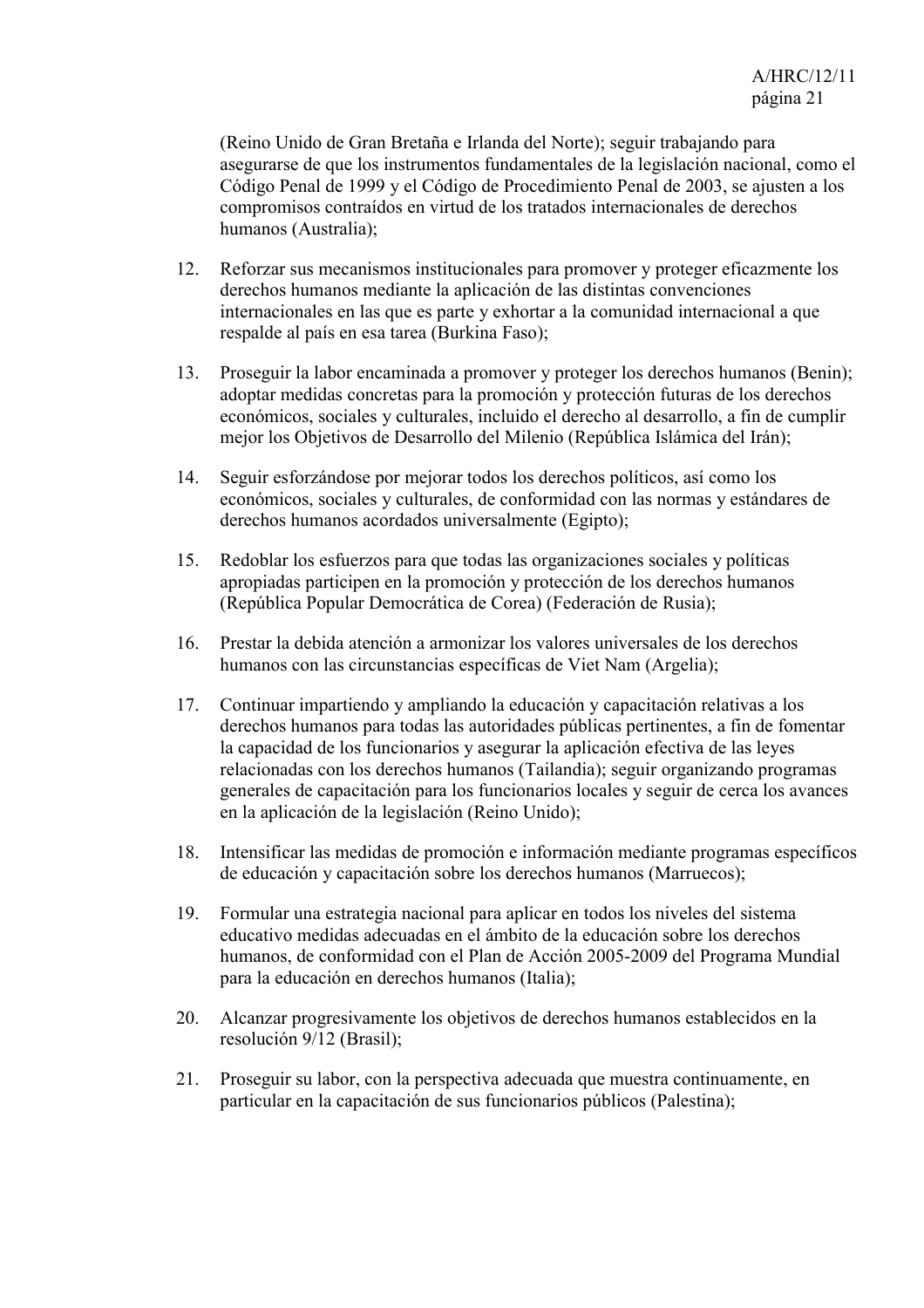- 22. Mejorar la cooperación con los procedimientos especiales de las Naciones Unidas (Alemania) (México);
- 23. Volver a colaborar con la Relatora Especial sobre la libertad de religión o de creencias (Reino Unido);
- 24. Continuar defendiendo la promoción de los derechos humanos y las libertades fundamentales, en particular por lo que se refiere al ejercicio del derecho a la libre determinación de los pueblos sometidos a ocupación extranjera (Argelia);
- 25. Formular planes y estrategias que le permitan llegar a las zonas alejadas y su población para mejorar, de ese modo, sus condiciones de vida y asegurar la protección de sus derechos (Egipto);
- 26. Seguir prestando atención a la igualdad de oportunidades y creando condiciones favorables para las personas que residen en las zonas rurales y montañosas (Marruecos);
- 27. Proseguir la labor de informar a toda la sociedad sobre los derechos de la mujer en general y las leyes correspondientes y utilizar ampliamente los medios de comunicación para concienciar sobre la igualdad entre los géneros y publicar los documentos apropiados en los idiomas de las minorías étnicas (Federación de Rusia); adoptar nuevas medidas para aplicar y hacer cumplir las leyes que se han aprobado y tomar medidas también para asegurar que las mujeres conozcan sus derechos (Suecia);
- 28. Redoblar los esfuerzos para concienciar a la sociedad sobre los roles de género positivos, con el objetivo especial de reducir las desigualdades existentes por razones de género en la educación y el mercado laboral (Bangladesh);
- 29. Seguir esforzándose por promover los derechos humanos de las personas socialmente vulnerables, como las personas con discapacidad (República Popular Democrática de Corea) (Japón), las minorías étnicas, las mujeres, los niños, las personas con VIH/SIDA y las víctimas de la trata de seres humanos (Japón);
- 30. Continuar tratando de promover y proteger los derechos de las personas con discapacidad y comunicar sus experiencias al respecto (Cuba);
- 31. Hacer todo lo necesario para mejorar la situación específica de las personas con discapacidad en lo que se refiere a las condiciones de vida, la estabilidad y la integración en la sociedad (Jamahiriya Árabe Libia);
- 32. Revisar su legislación sobre la pena de muerte teniendo en cuenta las normas internacionales al respecto, especialmente en lo que concierne a la transparencia (Suiza);
- 33. Cumplir el objetivo del Gobierno de limitar en breve el uso de la pena capital reduciendo el número de delitos que se castiguen con ella (Noruega); reducir el número de delitos por los que se imponga la pena de muerte (Alemania);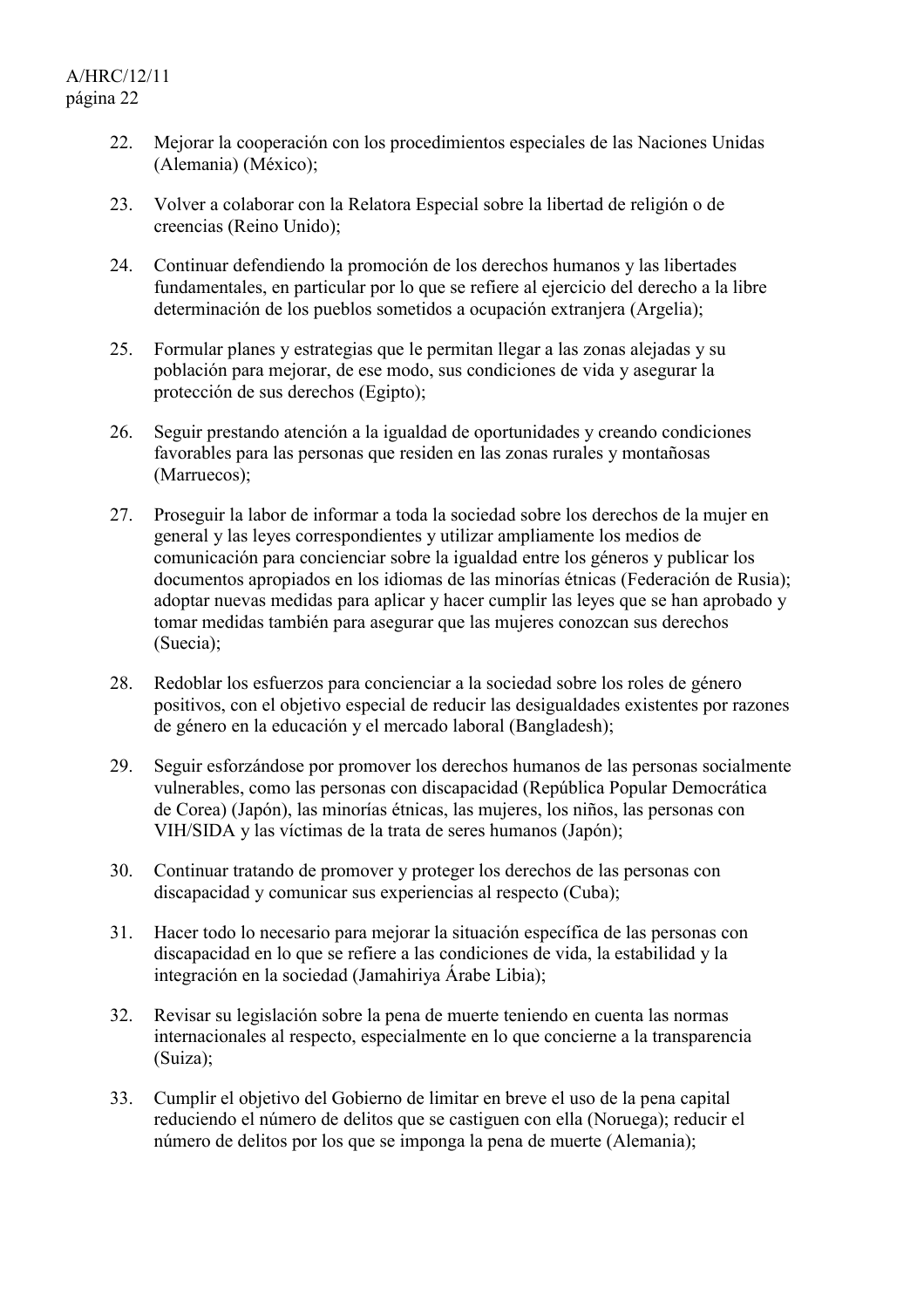- 34. Colaborar con la comunidad internacional y los países vecinos, en particular en la lucha contra la delincuencia organizada transnacional, y luchar contra la trata de mujeres y niños (República Islámica del Irán);
- 35. Intensificar su lucha contra la prostitución infantil, prestar apoyo efectivo a los niños afectados y sensibilizar a las fuerzas de policía ante ese problema, en particular mediante cursos de capacitación adecuados (Austria);
- 36. Redoblar los esfuerzos para luchar contra la corrupción, que afecta negativamente al disfrute por todos de los derechos humanos (República Islámica del Irán);
- 37. Proseguir la labor nacional encaminada a combatir el trabajo forzoso y adoptar las medidas necesarias para prevenir, eliminar y castigar la trata de personas, en particular mujeres y niños (Marruecos);
- 38. Seguir mejorando su sistema jurídico y prestar especial atención a sus leyes y normas de derechos humanos para que sean más coherentes entre ellas (Indonesia); continuar con sus reformas judiciales para lograr un sistema jurídico sano, sólido, democrático y eficiente, lo que es necesario como condición favorable para la promoción y protección de los derechos humanos (República Islámica del Irán);
- 39. Proseguir la reforma de la judicatura y el funcionariado y forjar un Estado basado plenamente en el estado de derecho (Côte d'Ivoire); continuar con las reformas judiciales y administrativas y establecer un plan de acción que fije plazos concretos para implantar un sistema jurídico eficaz, abierto y transparente basado en el estado de derecho (Turquía); aumentar la eficacia de sus reformas jurídicas, de los poderes ejecutivo y judicial, y de los órganos encargados de hacer cumplir la ley, de conformidad con las normas internacionales de derechos humanos (Pakistán);
- 40. Proseguir las reformas jurídicas en curso y solicitar asistencia técnica de los asociados internacionales pertinentes, en caso necesario (Bangladesh);
- 41. Adoptar medidas concretas para reforzar la base jurídica que sustenta la rendición de cuentas de las autoridades estatales y mejorar el control judicial de sus actividades (Turquía);
- 42. Tomar las medidas necesarias para cumplir el Pacto Internacional de Derechos Civiles y Políticos y velar por que se garantice el derecho a un juicio imparcial basado en la ley (Argentina);
- 43. Adoptar medidas concretas para asegurar de manera efectiva que todas las personas privadas de libertad comparezcan ante un juez a la mayor brevedad (Austria);
- 44. Tomar las medidas necesarias para que todos los ciudadanos puedan disfrutar plenamente de los derechos a la libertad de expresión y la libertad de religión (Argentina);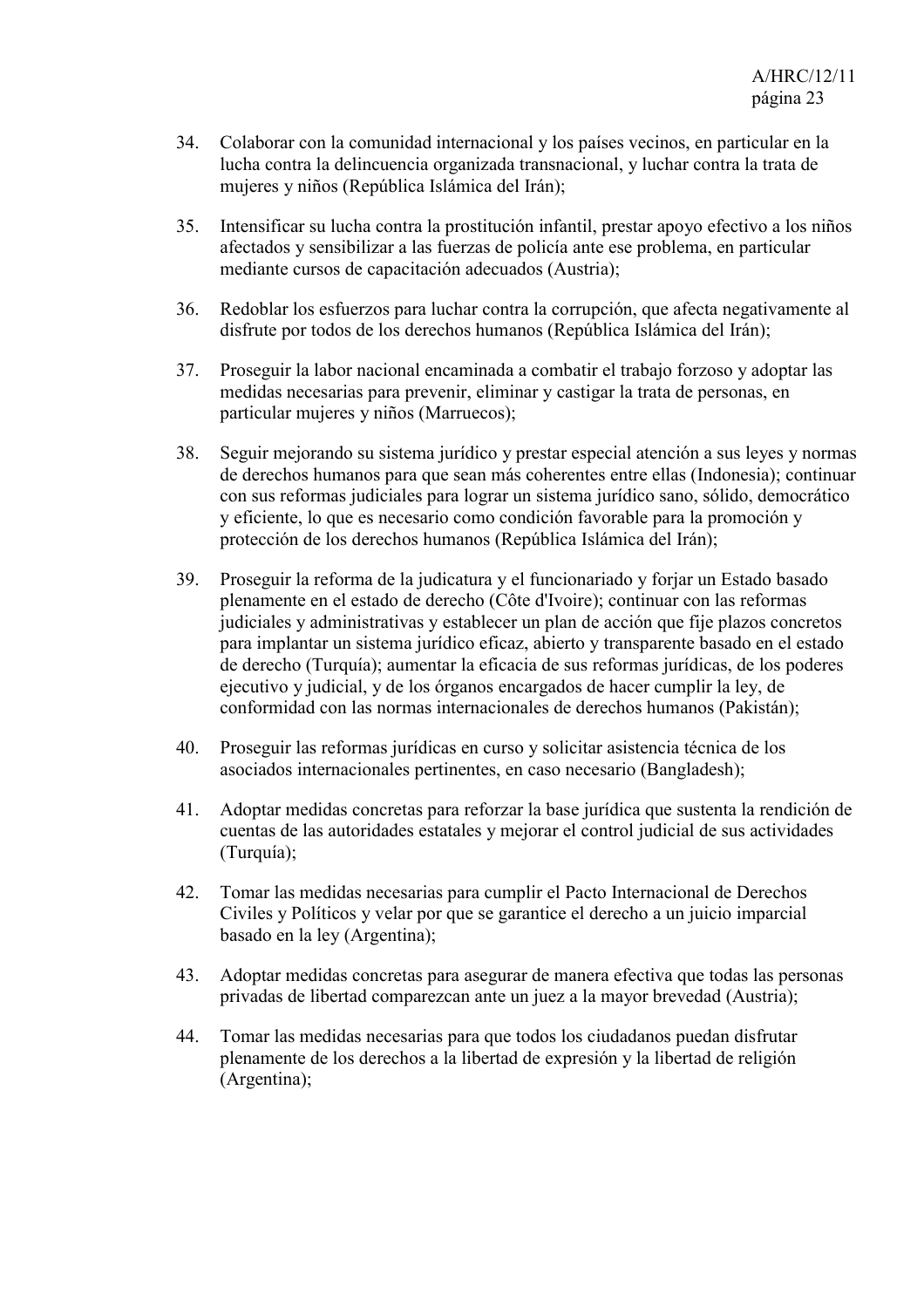- 45. Garantizar plenamente el derecho a recibir, buscar y difundir informaciones e ideas de conformidad con el artículo 19 del Pacto Internacional de Derechos Civiles y Políticos (Italia);
- 46. Formular legislación sobre el acceso a la información y procurar aprobarla sin demora (Canadá);
- 47. Adoptar medidas para que se garantice el pleno respeto a la libertad de expresión, incluso en Internet, en los trabajos preparatorios en curso de la reforma de la Ley sobre los medios de comunicación (Suecia);
- 48. Estudiar la posibilidad de reforzar la protección de la libertad de prensa contemplada en la Ley de prensa de 1999 (Australia); asegurarse de que la revisión de la Ley de prensa sigue las normas internacionales al respecto, en particular por lo que se refiere a la protección de los periodistas (Suiza); velar por que las leyes de prensa cumplan el artículo 19 del Pacto Internacional de Derechos Civiles y Políticos (Países Bajos);
- 49. Adoptar medidas adecuadas para difundir ampliamente la resolución 53/144 de la Asamblea General y asegurar su pleno cumplimiento (Noruega);
- 50. Mantener los progresos alcanzados para asegurar la libertad de religión de las diferentes comunidades y velar por que las actividades religiosas y confesionales sigan siendo una característica enriquecedora de la sociedad vietnamita (Líbano);
- 51. Continuar manteniendo y reforzando el modelo económico, político y social de Viet Nam para garantizar la plena participación de la población en los asuntos públicos y de seguridad (República Democrática Popular Lao);
- 52. Redoblar los esfuerzos en las esferas de las libertades civiles y políticas, incluidas la libertad de expresión y de prensa y la libertad de religión (República de Corea);
- 53. Continuar trabajando en su actual programa económico y político con el objetivo de proteger y garantizar los derechos de la población, concretamente la libertad de religión (Camboya);
- 54. Seguir prestando especial atención a los sectores desfavorecidos de la sociedad, en particular las minorías étnicas y las personas con discapacidad, para que participen más plenamente en la vida sociopolítica del país (India);
- 55. Continuar ejecutando proyectos de créditos para el fomento del empleo y promoviendo el desarrollo del mercado laboral (Argelia);
- 56. Proseguir sus planes de desarrollo socioeconómico y adoptar medidas específicas para asegurar la participación activa de la mujer en el mercado de trabajo (Turquía);
- 57. Proseguir su programa de construcción de viviendas asequibles para familias de bajos ingresos destinado a promover un mayor disfrute del derecho a una vivienda adecuada para 2020 (Filipinas);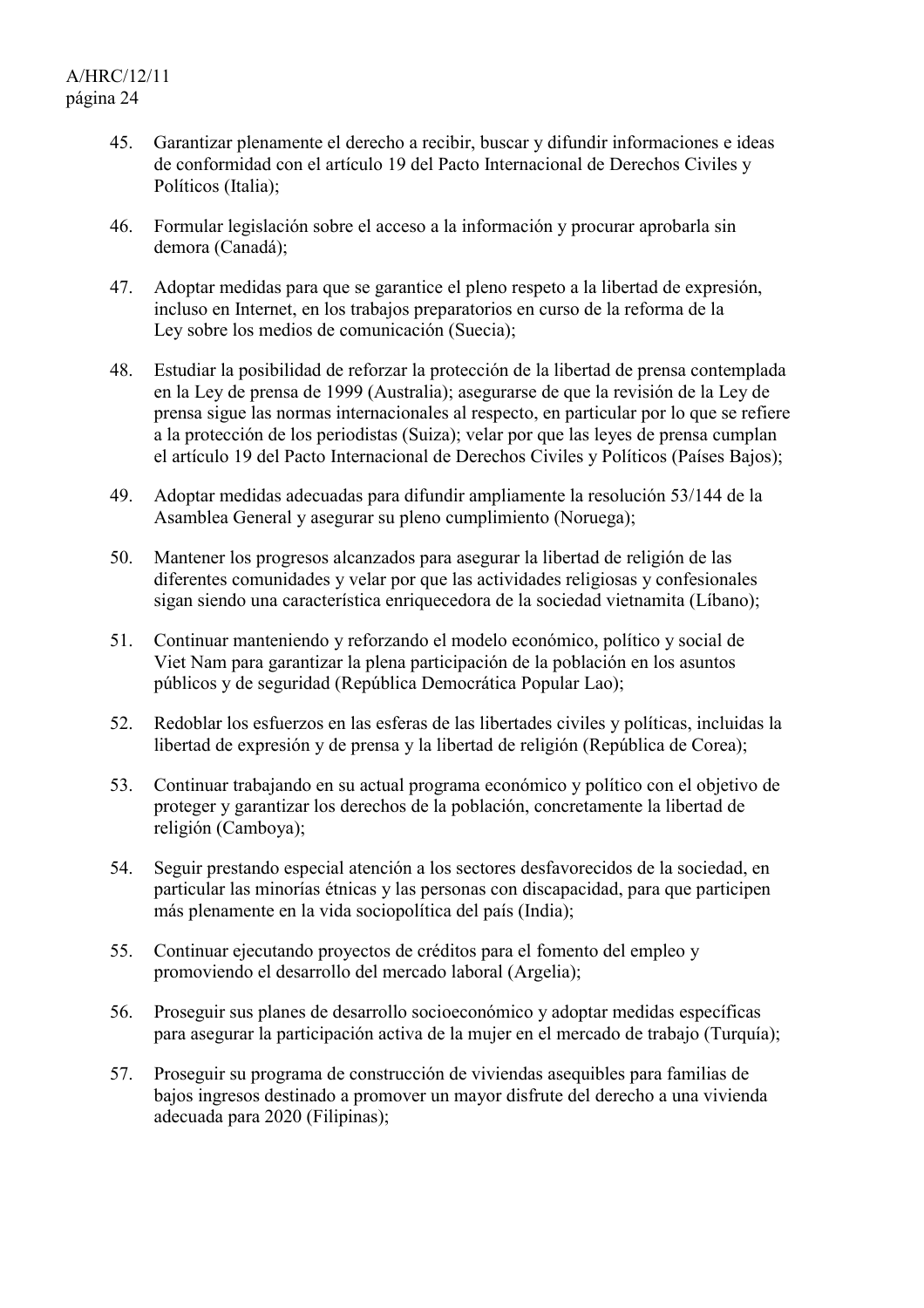- 58. Mejorar el acceso de la mujer a la atención de la salud, en particular a servicios de salud sexual y reproductiva (Brasil);
- 59. Adoptar distintas medidas para la prevención y el diagnóstico precoz de las enfermedades transmisibles y las pandemias, especialmente el VIH/SIDA, y dar prioridad a los grupos vulnerables, en particular las minorías nacionales, los pobres y los trabajadores del sexo (Benin);
- 60. Continuar intentando mejorar la seguridad social en el país, especialmente en este período de crisis económica y financiera (Egipto);
- 61. Seguir aplicando la estrategia de reducción de la pobreza para que continúe disminuyendo el índice de pobreza (Argelia);
- 62. Seguir esforzándose por reducir la pobreza como medio de sentar las bases para que su población disfrute en mayor medida de los derechos humanos (Tailandia);
- 63. Seguir impulsando el suministro de bienes y servicios de calidad, especialmente en los ámbitos de la educación y la salud, así como en las zonas desfavorecidas de difícil acceso y en aquellas con una gran presencia de minorías (Zimbabwe);
- 64. Participar activamente en la cooperación internacional para fomentar y proteger los derechos económicos, sociales y culturales e intercambiar experiencias positivas con otros países (Federación de Rusia);
- 65. Proseguir su política económica, de gran éxito y orientación social, entre otras cosas, asegurando el suministro de agua potable a los hogares pobres y las regiones cuya situación es especialmente difícil (Federación de Rusia);
- 66. Seguir reduciendo la pobreza en las zonas urbanas y rurales y manteniendo la paz, la estabilidad y la protección del medio ambiente para impulsar el desarrollo socioeconómico, la industrialización y la modernización del país, a fin de cumplir los Objetivos de Desarrollo del Milenio (República Democrática Popular Lao);
- 67. Adoptar medidas dinámicas para eliminar las diferencias entre ricos y pobres y entre las zonas montañosas y las urbanas (China);
- 68. Continuar tomando medidas para proporcionar educación y atención sanitaria, especialmente en las zonas montañosas y a las minorías étnicas, contando con su participación (Cuba);
- 69. Mantener su compromiso de lograr el equilibrio justo entre la apertura de su economía y la reducción al mínimo de las consecuencias negativas para los grupos más vulnerables y desfavorecidos de la sociedad (Líbano);
- 70. Proseguir y redoblar los esfuerzos para reducir el nivel de pobreza, especialmente de los grupos vulnerables, a fin de promover el empleo, mejorar el acceso a la atención de la salud y aumentar las viviendas sociales disponibles (Côte d'Ivoire);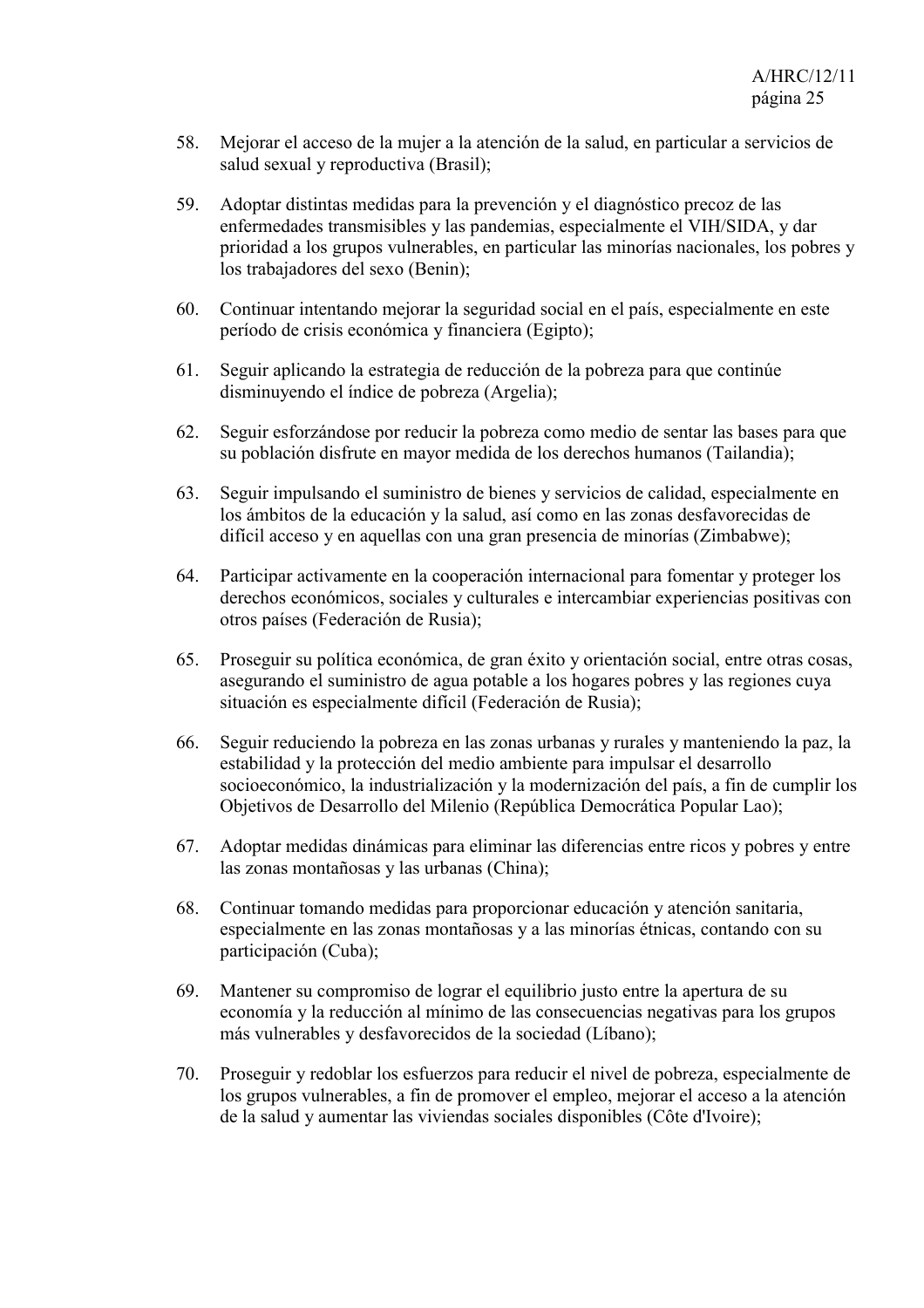- 71. Mantener y ampliar las redes de seguridad social para los pobres, los grupos vulnerables y otros grupos desfavorecidos, a fin de mejorar su bienestar y su participación en las asociaciones y los grupos sociales (Camboya);
- 72. Aplicar plenamente la Ley del suelo que se ha aprobado (Suiza);
- 73. Continuar las mejoras en los ámbitos siguientes: la erradicación de la pobreza, los derechos del niño, los derechos de la mujer y los derechos de las personas con discapacidad (Singapur);
- 74. Proseguir sus esfuerzos en pro de la reducción de la pobreza dedicando especial atención, entre otros, a los grupos vulnerables como los niños, las mujeres, las personas con discapacidad y las minorías étnicas (Azerbaiyán);
- 75. Continuar ayudando a los grupos étnicos para que se conozcan mejor sus derechos y responsabilidades, a fin de que puedan mejorar sus condiciones de vida y disfrutar en mayor medida de sus derechos (China);
- 76. Seguir intentando preservar los idiomas y la cultura de las minorías étnicas (Nepal) (India);
- 77. Dar prioridad y prestar especial atención a los problemas con que se enfrentan los diferentes grupos minoritarios, en particular sus comunidades de estudiantes (Pakistán);
- 78. Seguir incrementando el uso de los idiomas étnicos en las escuelas y los medios de comunicación (Filipinas);
- 79. Adoptar medidas suplementarias para apoyar el acceso a la educación de los niños pertenecientes a grupos minoritarios, ayudándoles a mantener y desarrollar sus tradiciones e idiomas (Marruecos);
- 80. Intercambiar con otros países en desarrollo las experiencias en la promoción de la productividad y la sostenibilidad agrícolas, el desarrollo local y la buena gobernanza (Filipinas);
- 81. Compartir sus experiencias y enseñanzas extraídas con otros países en desarrollo (Yemen);
- 82. Proseguir las reformas en curso, en particular la atención a la promoción de los derechos de la mujer y el niño, asegurándoles la protección necesaria y su desarrollo personal (Túnez);
- 83. Seguir esforzándose por superar las dificultades para el desarrollo en ámbitos como la formación profesional, la mejora de la gestión de los desastres naturales y la protección de los grupos vulnerables, lograr el desarrollo sostenible y aumentar la capacidad del Estado para proteger los derechos y las libertades fundamentales de todos los ciudadanos de Viet Nam; intercambiar con los países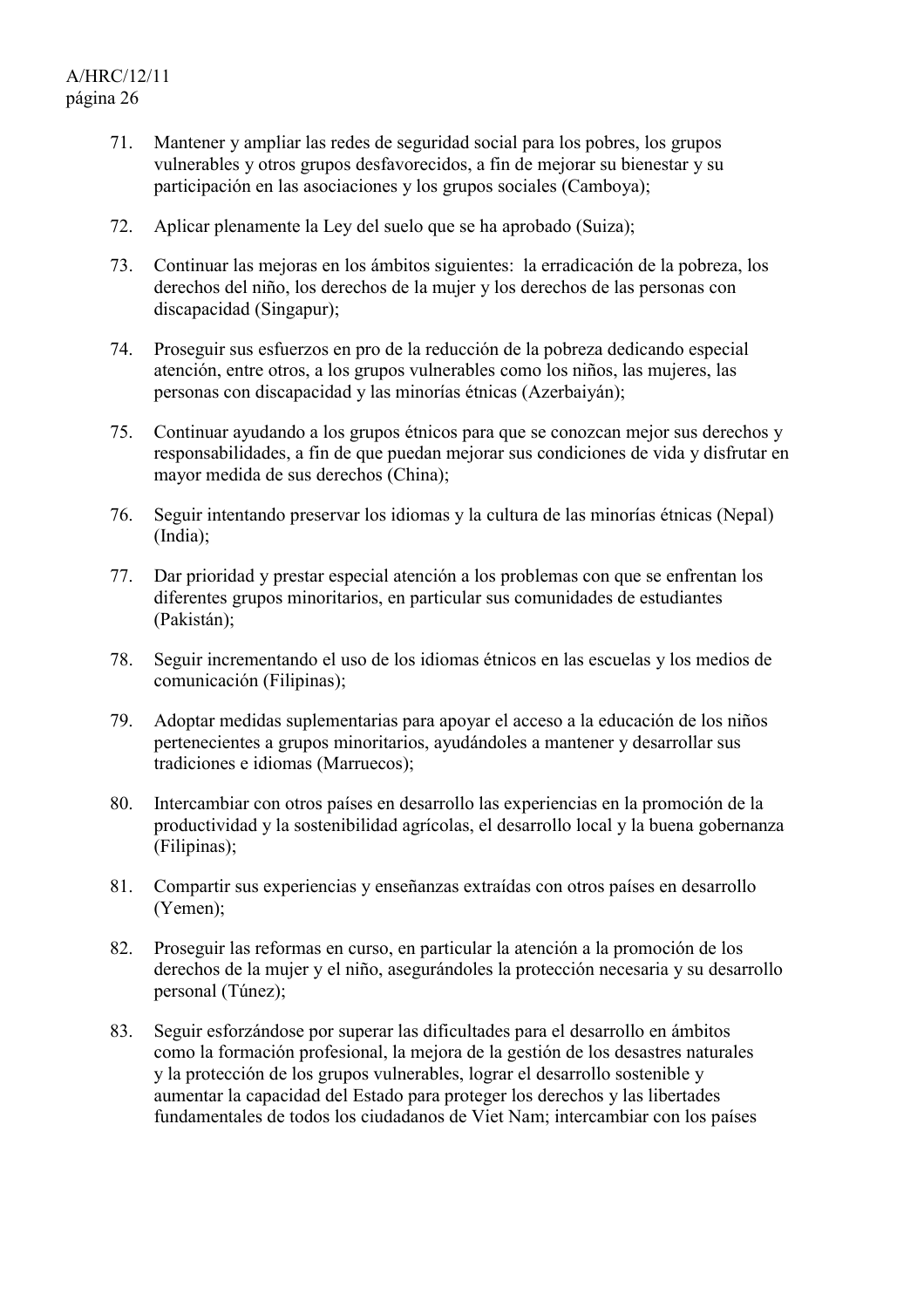en desarrollo las cinco enseñanzas extraídas que figuran en su informe nacional (República Árabe Siria);

- 84. Compartir con los países interesados las prácticas más idóneas y las experiencias en el ámbito del primer Objetivo de Desarrollo del Milenio mediante, entre otras cosas, su contribución activa a la intensificación de la cooperación Sur-Sur al respecto (Argelia);
- 85. Proseguir su labor sostenible e intercambiar con otros países en desarrollo sus experiencias y las prácticas más idóneas en el ámbito de la reducción de la pobreza, especialmente mediante el programa de cooperación Sur-Sur y su participación en los esfuerzos internacionales por promover el derecho al desarrollo (Camboya);
- 86. Intensificar en mayor medida su colaboración con la comunidad internacional, en especial los países en desarrollo, para intercambiar y comunicar sus prácticas más idóneas en relación con el fortalecimiento del estado de derecho y el desarrollo socioeconómico (Myanmar);
- 87. Compartir con otros países sus experiencias en la reducción de la pobreza y el desarrollo agrícola (República Popular Democrática de Corea) (Nepal) (Bangladesh), la educación y la atención sanitaria (Bangladesh);
- 88. Comunicar e intercambiar sus experiencias con otras naciones, especialmente los países en desarrollo, por lo que respecta a las reformas del sistema jurídico (Zimbabwe);
- 89. Continuar con su labor de promover y proteger los derechos económicos, sociales y culturales de su población y comunicar su experiencia en la reducción de la pobreza y el desarrollo agrícola (Nepal);
- 90. Intercambiar con otros países sus experiencias y prácticas más idóneas, en especial sobre el modo de alcanzar los Objetivos de Desarrollo del Milenio (República Democrática Popular Lao);
- 91. Difundir a nivel mundial tanto como sea posible las cinco enseñanzas extraídas que figuran en el informe anual y su rica experiencia (Sri Lanka);
- 92. Compartir con otros países sus éxitos y prácticas idóneas sobre los principios rectores de la solidaridad y el socialismo (República Bolivariana de Venezuela);
- 93. Acelerar el cumplimiento de sus compromisos voluntarios (Pakistán).

100. Viet Nam examinará las siguientes recomendaciones y proporcionará respuestas a su debido tiempo. La respuesta de Viet Nam a esas recomendaciones se incluirá en el informe final que aprobará el Consejo de Derechos Humanos en su 12º período de sesiones.

1. Estudiar la posibilidad de adherirse al Convenio de la Organización Internacional del Trabajo (OIT) sobre el trabajo forzoso (Malasia); continuar el proceso de adhesión a los correspondientes convenios de la OIT (Belarús); considerar favorablemente la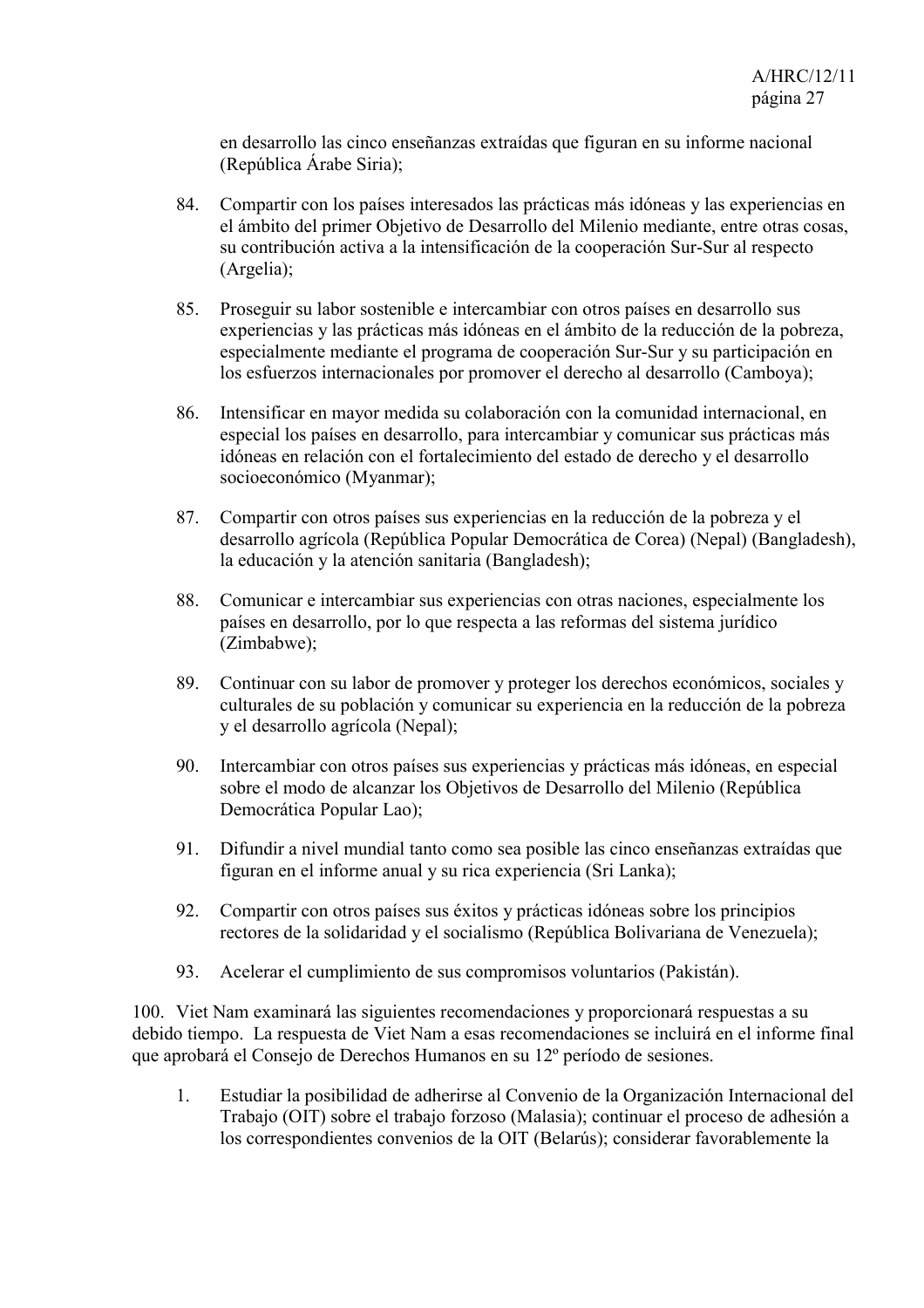ratificación del Convenio Nº 169 de la OIT sobre pueblos indígenas y tribales en países independientes (México);

2. Considerar favorablemente la posibilidad de cursar una invitación al Grupo de Trabajo sobre la Detención Arbitraria para que visite el país (México).

101. Viet Nam tomó nota de las siguientes recomendaciones e indicó que se referían a medidas que se habían aplicado o que se estaban aplicando.

- 1. Ofrecer a las personas detenidas en virtud de las leyes de seguridad o propaganda las salvaguardias jurídicas fundamentales, incluida la representación por un abogado de su elección durante los procedimientos y un juicio público (Canadá);
- 2. Reducir la duración de las penas de prisión por delitos no violentos (Canadá);
- 3. Aprobar una ley sobre los denunciantes de irregularidades para proteger de la persecución o el acoso a las personas que detecten actos de corrupción (Canadá);
- 4. Redoblar los esfuerzos para asegurar el pleno respeto de la libertad de religión y de cultos, entre otras cosas, revisando a todos los niveles las leyes y disposiciones relativas a la libertad de religión para armonizarlas con el artículo 18 del Pacto Internacional de Derechos Civiles y Políticos (Italia) (Polonia);
- 5. Adoptar nuevas medidas para prevenir la violencia y la discriminación contra las minorías étnicas (Suecia).

102. Viet Nam no apoyó las recomendaciones señaladas en el informe en los párrafos 35 a), b), e) y g) i); 41 b), d) y e); 44 a) y b); 47 b), c) y d); 51 a) y b); 55 a); 56) c); 59 a), b), c) y d); 60 b) y c); 61 d); 63 a), b), c) y d); 64 b), c), d) y e); 66 a), b), c) y d); 83 c) y d); 85 a), b) y c); 87 b); 89 b); y 90 a) y c).

103. Todas las conclusiones y/o recomendaciones que figuran en el presente informe reflejan la posición del Estado o Estados que las presentaron y/o el Estado examinado, y no debe interpretarse que han recibido el respaldo del conjunto del Grupo de Trabajo.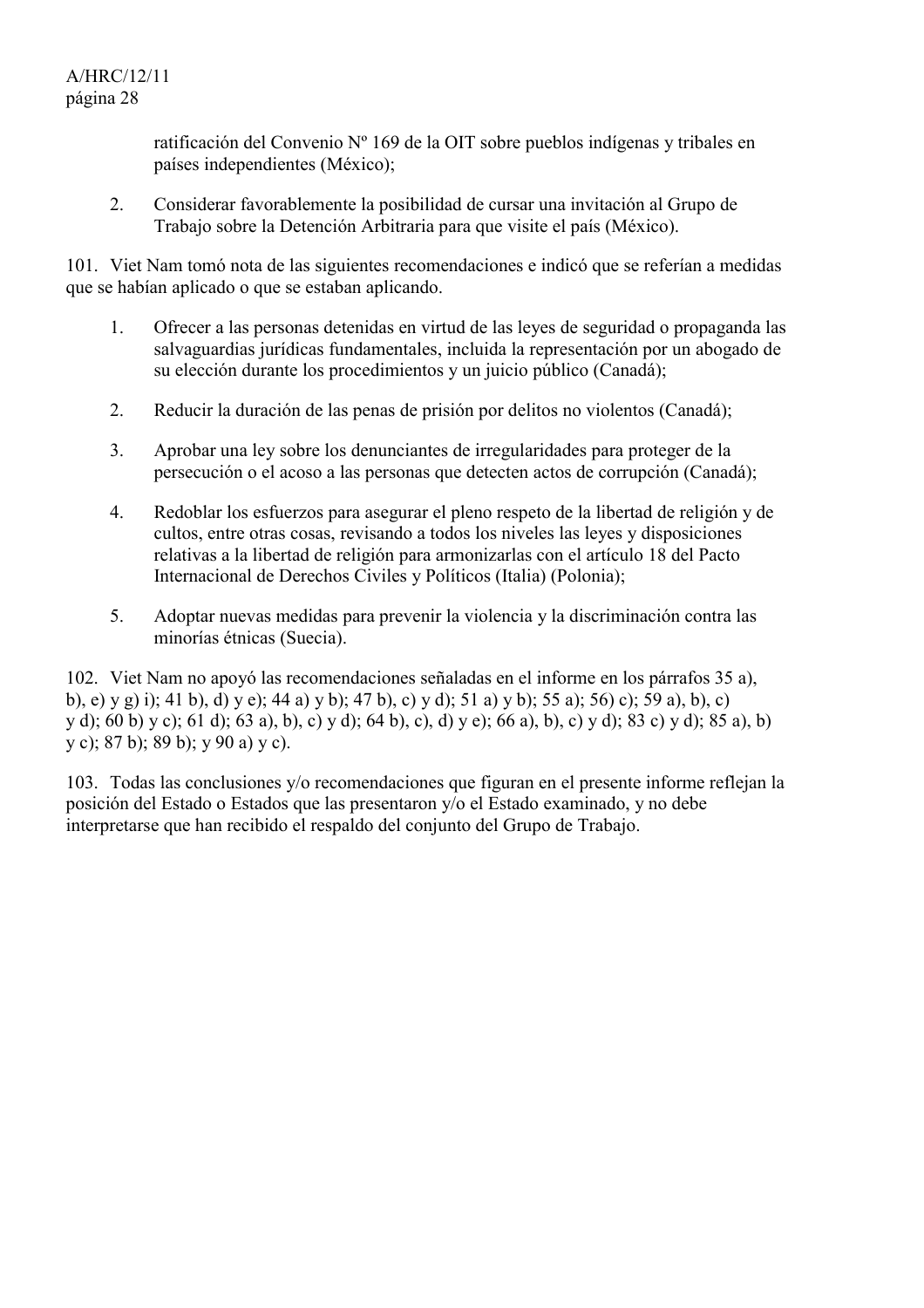#### **Anexo**

#### **COMPOSITION OF THE DELEGATION**

 The delegation of Viet Nam was headed by H.E. Mr. Pham Binh Minh, First Vice-Minister of Foreign Affairs and composed of 28 members:

#### **A. Representatives from Government agencies**

H.E Ambassador Vu Dung, Permanent Representative of the Socialist Republic of Viet Nam to the United Nations, the World Trade Organization, and other international organizations at Geneva;

Mr. Nguyen Hong Vinh, Standing Vice-Chairman of the Central Council for Theoretic Issues;

H.E. Ambassador Le Hoai Trung, Director-General, Department of International Organizations, Ministry of Foreign Affairs;

Mr. Pham Ngoc Dan, Director-General, Department of Internal Affairs, Office of the Government;

Mr. Tran Phi Tuoc, Director-General, Department for International Cooperation, Ministry of Labour, War Invalids and Social Affairs;

Mr. Le Van Nghiem, Director-General, Department for External Public Information, Ministry of Information and Communications;

Mr. Hoang Phuoc Hiep, Director-General, Department of International Law, Ministry of Justice;

Mr. Vu Anh Quang, Minister Counselor, Deputy Permanent Representative of the Socialist Republic of Viet Nam to the United Nations, the World Trade Organization, and other international organizations at Geneva;

Ms. Pham Thi Kim Anh, Deputy Director-General, Department of International Organizations, Ministry of Foreign Affairs;

Ms. Vy Xuan Hoa, Deputy Director-General, Department for Ethnic Minorities Policies, Committee for Ethnic Affairs;

Ms. Nguyen Thi Bach Tuyet, Deputy Director, Department of International Cooperation, Committee for Religious Affairs, Ministry of Home Affairs;

Ms. Bui Thi Minh, Judge, Criminal Court of the Supreme People's Court;

Mr. Nguyen Thanh Son, Deputy Chief, Human Rights Office, Ministry of Public Security;

Mr. Do Hung Viet, Assistant Director-General, Department of International Organizations, Ministry of Foreign Affairs;